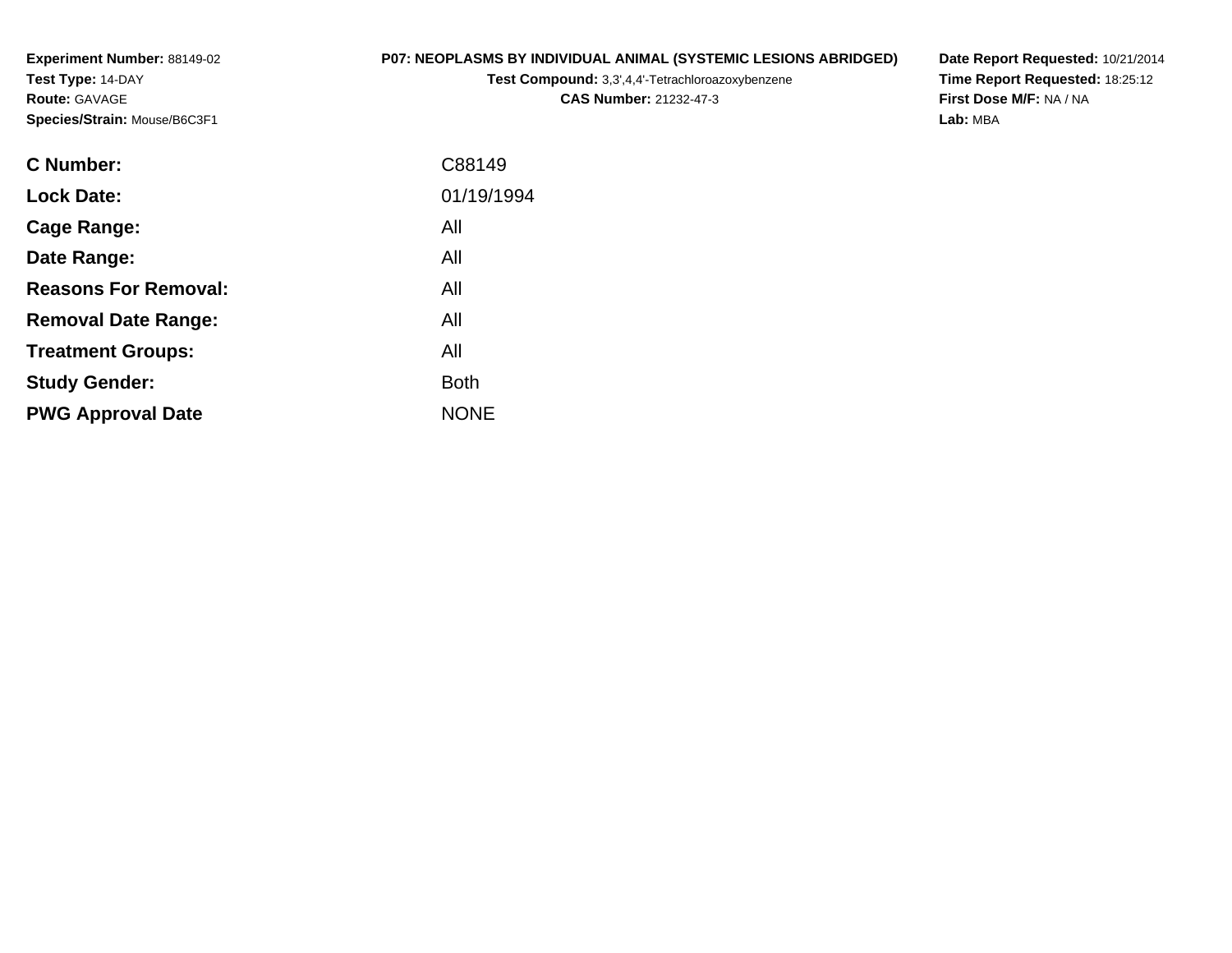## **Test Type:** 14-DAY

**Route:** GAVAGE

**Species/Strain:** Mouse/B6C3F1

# **P07: NEOPLASMS BY INDIVIDUAL ANIMAL (SYSTEMIC LESIONS ABRIDGED)**

**Test Compound:** 3,3',4,4'-Tetrachloroazoxybenzene

**CAS Number:** 21232-47-3

**Date Report Requested:** 10/21/2014**Time Report Requested:** 18:25:12**First Dose M/F:** NA / NA**Lab:** MBA

| <b>B6C3F1 Mouse Male</b><br>0 MG/KG                | DAY ON TEST      | 0<br>0<br>$\boldsymbol{l}$<br>$\overline{7}$ | 0<br>$\boldsymbol{\theta}$<br>1<br>$\overline{7}$ | 0<br>0<br>1<br>7      | 0<br>0<br>1<br>$\overline{7}$ | 0<br>0<br>$\boldsymbol{l}$<br>$\overline{7}$ |                       |
|----------------------------------------------------|------------------|----------------------------------------------|---------------------------------------------------|-----------------------|-------------------------------|----------------------------------------------|-----------------------|
|                                                    | <b>ANIMAL ID</b> | 0<br>0<br>0<br>0<br>1                        | 0<br>0<br>$\mathbf 0$<br>0<br>$\overline{2}$      | 0<br>0<br>0<br>0<br>3 | 0<br>0<br>0<br>0<br>4         | $\mathbf 0$<br>0<br>0<br>0<br>5              | <i><b>*TOTALS</b></i> |
| <b>Alimentary System</b>                           |                  |                                              |                                                   |                       |                               |                                              |                       |
| Gallbladder                                        |                  | $\ddot{}$                                    | +                                                 | ÷                     | $\ddot{}$                     | $\ddot{}$                                    | 5                     |
| Liver                                              |                  | $+$                                          | $+$                                               | $+$                   | $\ddot{}$                     | $\ddot{}$                                    | 5                     |
| Stomach, Forestomach                               |                  | $+$                                          | $+$                                               | $+$                   | $+$                           | $\ddot{}$                                    | 5                     |
| Stomach, Glandular<br><b>Cardiovascular System</b> |                  | $\ddot{}$                                    | $\ddot{}$                                         | $+$                   | $\ddot{}$                     | $\ddot{}$                                    | 5                     |
| <b>NONE</b><br><b>Endocrine System</b>             |                  |                                              |                                                   |                       |                               |                                              |                       |
| <b>NONE</b><br><b>General Body System</b>          |                  |                                              |                                                   |                       |                               |                                              |                       |
| <b>NONE</b><br><b>Genital System</b>               |                  |                                              |                                                   |                       |                               |                                              |                       |
| <b>NONE</b><br><b>Hematopoietic System</b>         |                  |                                              |                                                   |                       |                               |                                              |                       |
| Lymph Node, Mesenteric                             |                  | $\pm$                                        | ÷                                                 | $\ddot{}$             | $\ddot{}$                     | $\ddot{}$                                    | 5                     |
| Spleen                                             |                  | $+$                                          | +                                                 | $+$                   | $\ddot{}$                     | $\ddot{}$                                    | 5                     |
| Thymus<br><b>Integumentary System</b>              |                  | $\ddot{}$                                    | ÷                                                 | $\ddot{}$             | $\ddot{}$                     | $\ddot{}$                                    | 5                     |
| <b>NONE</b>                                        |                  |                                              |                                                   |                       |                               |                                              |                       |

\* ..Total animals with tissue examined microscopically; Total animals with tumor **M** . Missing tissue M ..Missing tissue

+ ..Tissue examined microscopically

I ..Insufficient tissue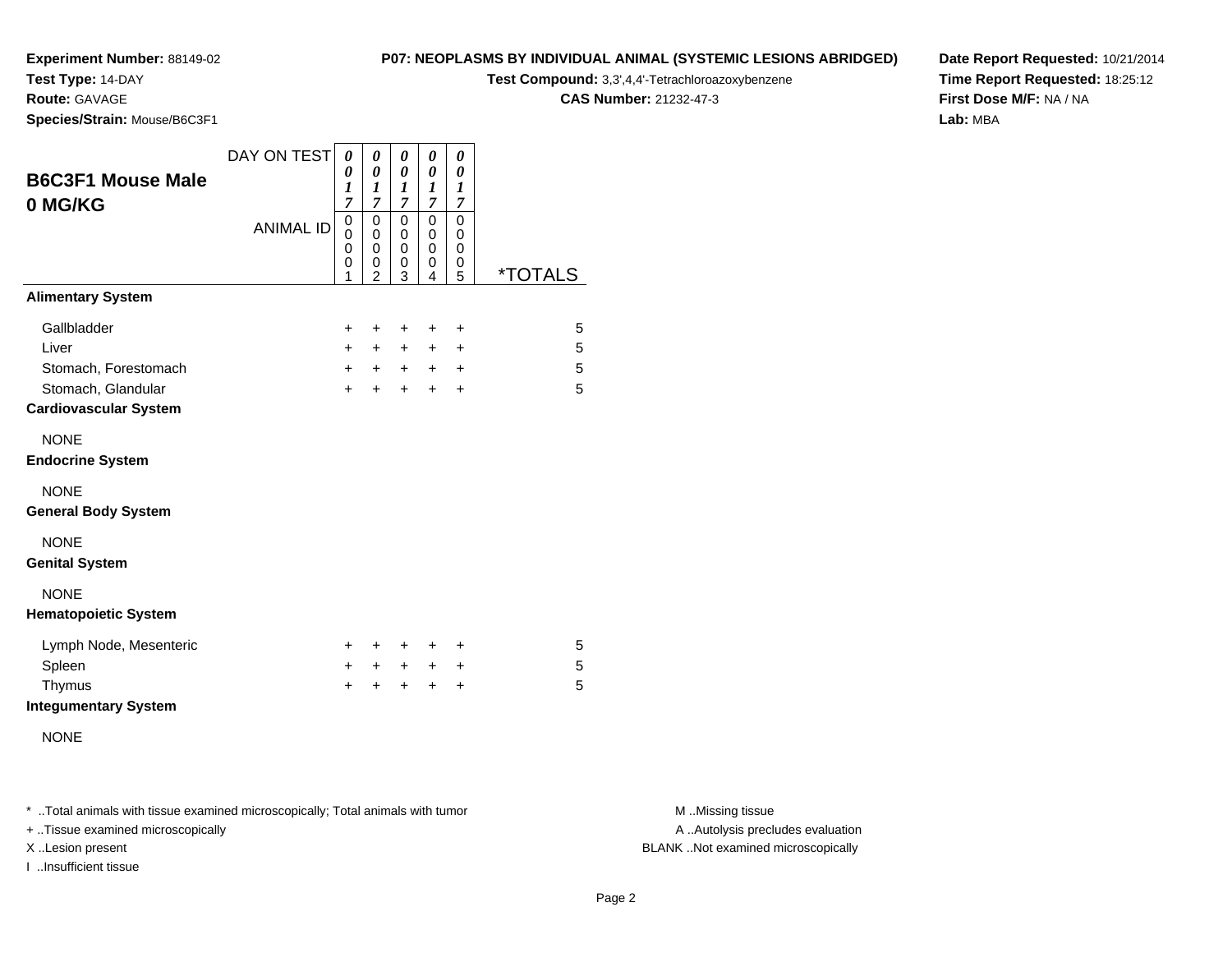**Test Type:** 14-DAY

**Route:** GAVAGE

**Species/Strain:** Mouse/B6C3F1

| P07: NEOPLASMS BY INDIVIDUAL ANIMAL (SYSTEMIC LESIONS ABRIDGED) |
|-----------------------------------------------------------------|
|-----------------------------------------------------------------|

**Test Compound:** 3,3',4,4'-Tetrachloroazoxybenzene

**CAS Number:** 21232-47-3

**Date Report Requested:** 10/21/2014**Time Report Requested:** 18:25:12**First Dose M/F:** NA / NA**Lab:** MBA

| <b>B6C3F1 Mouse Male</b><br>0 MG/KG                                                                                             | DAY ON TEST<br><b>ANIMAL ID</b> | 0<br>0<br>$\boldsymbol{l}$<br>$\overline{7}$<br>0<br>0<br>0<br>$\mathbf 0$ | 0<br>$\boldsymbol{\theta}$<br>$\boldsymbol{l}$<br>$\overline{7}$<br>0<br>$\mathbf 0$<br>$\mathbf 0$<br>0 | 0<br>$\theta$<br>1<br>7<br>$\Omega$<br>0<br>0<br>$\mathbf 0$ | 0<br>$\theta$<br>1<br>$\overline{7}$<br>0<br>$\mathbf 0$<br>$\mathbf 0$<br>$\mathbf 0$ | 0<br>0<br>1<br>$\overline{7}$<br>0<br>0<br>$\mathbf 0$<br>0 |                       |
|---------------------------------------------------------------------------------------------------------------------------------|---------------------------------|----------------------------------------------------------------------------|----------------------------------------------------------------------------------------------------------|--------------------------------------------------------------|----------------------------------------------------------------------------------------|-------------------------------------------------------------|-----------------------|
| <b>Musculoskeletal System</b>                                                                                                   |                                 | 1                                                                          | $\overline{2}$                                                                                           | 3                                                            | 4                                                                                      | 5                                                           | <i><b>*TOTALS</b></i> |
| <b>NONE</b><br><b>Nervous System</b><br><b>NONE</b><br><b>Respiratory System</b><br><b>NONE</b><br><b>Special Senses System</b> |                                 |                                                                            |                                                                                                          |                                                              |                                                                                        |                                                             |                       |
| <b>NONE</b><br><b>Urinary System</b>                                                                                            |                                 |                                                                            |                                                                                                          |                                                              |                                                                                        |                                                             |                       |
| Kidney<br><b>SYSTEMIC LESIONS</b>                                                                                               |                                 | $\ddot{}$                                                                  | +                                                                                                        |                                                              | $\div$                                                                                 | $\div$                                                      | 5                     |
| Multiple Organ                                                                                                                  |                                 | +                                                                          |                                                                                                          |                                                              |                                                                                        |                                                             | 5                     |

\* ..Total animals with tissue examined microscopically; Total animals with tumor **M** . Missing tissue M ..Missing tissue

+ ..Tissue examined microscopically

I ..Insufficient tissue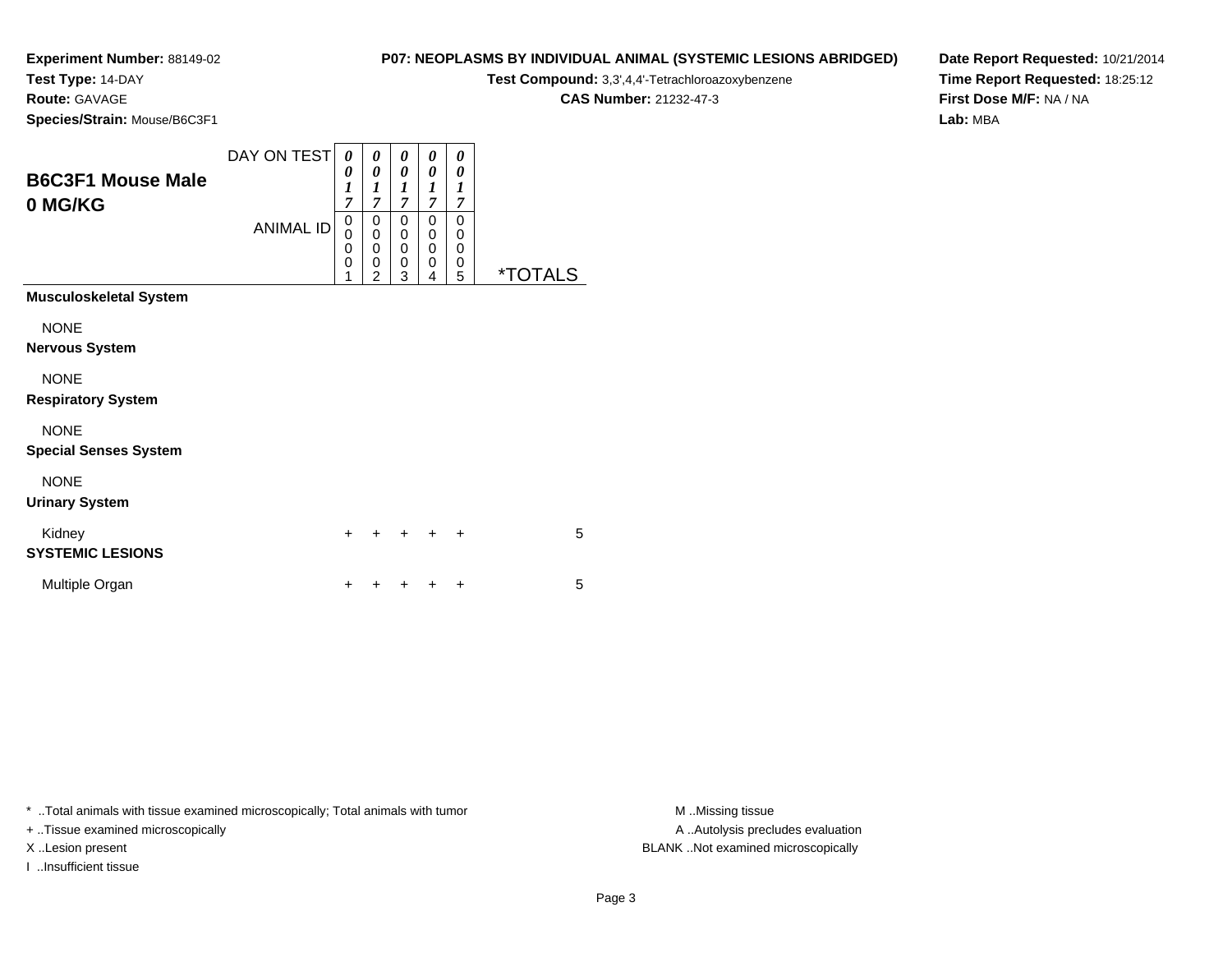**Test Type:** 14-DAY

**Route:** GAVAGE

**Species/Strain:** Mouse/B6C3F1

## **P07: NEOPLASMS BY INDIVIDUAL ANIMAL (SYSTEMIC LESIONS ABRIDGED)**

**Test Compound:** 3,3',4,4'-Tetrachloroazoxybenzene

**CAS Number:** 21232-47-3

**Date Report Requested:** 10/21/2014**Time Report Requested:** 18:25:12**First Dose M/F:** NA / NA**Lab:** MBA

| <b>B6C3F1 Mouse Male</b><br>1 MG/KG                                            | DAY ON TEST      | 0<br>0<br>$\boldsymbol{l}$<br>$\overline{7}$ | $\boldsymbol{\theta}$<br>$\boldsymbol{\theta}$<br>$\boldsymbol{l}$<br>$\overline{7}$ | $\pmb{\theta}$<br>$\boldsymbol{\theta}$<br>1<br>$\overline{7}$ | $\pmb{\theta}$<br>$\pmb{\theta}$<br>1<br>$\overline{7}$ | 0<br>$\pmb{\theta}$<br>$\boldsymbol{l}$<br>$\boldsymbol{7}$ |                       |
|--------------------------------------------------------------------------------|------------------|----------------------------------------------|--------------------------------------------------------------------------------------|----------------------------------------------------------------|---------------------------------------------------------|-------------------------------------------------------------|-----------------------|
|                                                                                | <b>ANIMAL ID</b> | 0<br>0<br>0<br>0<br>6                        | $\mathbf 0$<br>$\mathbf 0$<br>0<br>0<br>$\overline{7}$                               | $\pmb{0}$<br>0<br>0<br>0<br>8                                  | $\mathbf 0$<br>0<br>0<br>0<br>9                         | 0<br>0<br>0<br>1<br>0                                       | <i><b>*TOTALS</b></i> |
| <b>Alimentary System</b>                                                       |                  |                                              |                                                                                      |                                                                |                                                         |                                                             |                       |
| Liver<br><b>Cardiovascular System</b>                                          |                  | +                                            | ٠                                                                                    | ÷                                                              | $\ddot{}$                                               | $\ddot{}$                                                   | 5                     |
| <b>NONE</b><br><b>Endocrine System</b>                                         |                  |                                              |                                                                                      |                                                                |                                                         |                                                             |                       |
| <b>NONE</b><br><b>General Body System</b>                                      |                  |                                              |                                                                                      |                                                                |                                                         |                                                             |                       |
| <b>NONE</b><br><b>Genital System</b>                                           |                  |                                              |                                                                                      |                                                                |                                                         |                                                             |                       |
| <b>NONE</b><br><b>Hematopoietic System</b>                                     |                  |                                              |                                                                                      |                                                                |                                                         |                                                             |                       |
| Spleen<br>Thymus<br><b>Integumentary System</b>                                |                  | +<br>$+$                                     | $\ddot{}$<br>M                                                                       | $+$<br>$+$                                                     | $\ddot{}$<br>$+$                                        | $\ddot{}$<br>$+$                                            | 5<br>4                |
| <b>NONE</b><br><b>Musculoskeletal System</b>                                   |                  |                                              |                                                                                      |                                                                |                                                         |                                                             |                       |
| <b>NONE</b><br><b>Nervous System</b>                                           |                  |                                              |                                                                                      |                                                                |                                                         |                                                             |                       |
| * Total animals with tissue examined microscopically; Total animals with tumor |                  |                                              |                                                                                      |                                                                |                                                         |                                                             |                       |

+ ..Tissue examined microscopically

I ..Insufficient tissue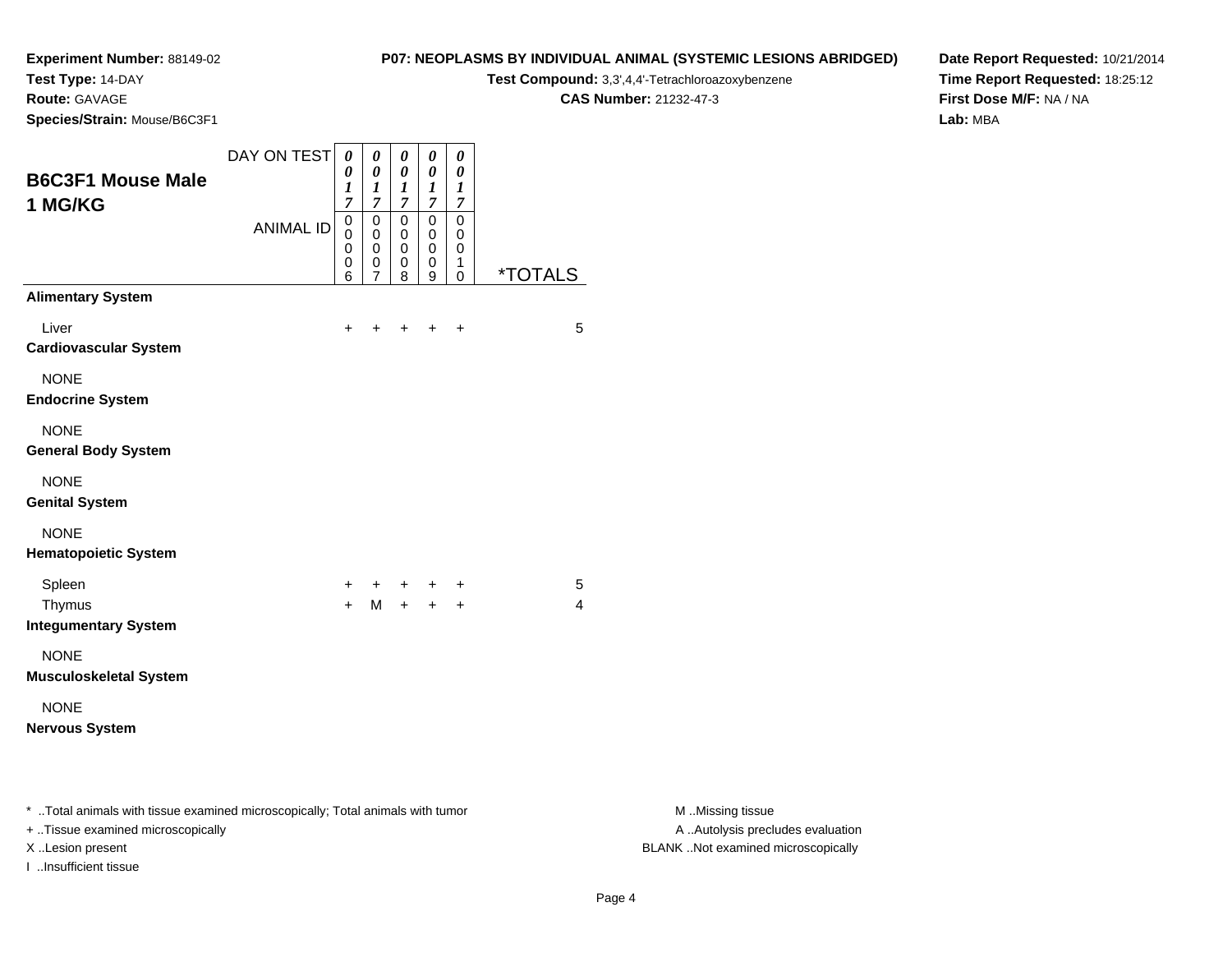**Test Type:** 14-DAY

**Route:** GAVAGE

**Species/Strain:** Mouse/B6C3F1

|          |                                                                    |  |  | <b>CAS Number: 21232-47-3</b> |
|----------|--------------------------------------------------------------------|--|--|-------------------------------|
| e/B6C3F1 |                                                                    |  |  |                               |
|          | DAY ON TEST $\mid \theta \mid \theta \mid \theta \mid \theta \mid$ |  |  |                               |

**Date Report Requested:** 10/21/2014**Time Report Requested:** 18:25:12**First Dose M/F:** NA / NA**Lab:** MBA

| <b>B6C3F1 Mouse Male</b><br>1 MG/KG    |                  | 0<br>$\boldsymbol{l}$<br>7                | 0<br>1<br>7           | $\boldsymbol{\theta}$<br>1<br>7 | 0<br>1<br>7           | 0<br>1<br>7           |                       |
|----------------------------------------|------------------|-------------------------------------------|-----------------------|---------------------------------|-----------------------|-----------------------|-----------------------|
|                                        | <b>ANIMAL ID</b> | 0<br>0<br>$\mathbf 0$<br>$\mathbf 0$<br>6 | 0<br>0<br>0<br>0<br>7 | 0<br>0<br>0<br>0<br>8           | 0<br>0<br>0<br>0<br>9 | 0<br>0<br>0<br>1<br>0 | <i><b>*TOTALS</b></i> |
| <b>NONE</b>                            |                  |                                           |                       |                                 |                       |                       |                       |
| <b>Respiratory System</b>              |                  |                                           |                       |                                 |                       |                       |                       |
| <b>NONE</b>                            |                  |                                           |                       |                                 |                       |                       |                       |
| <b>Special Senses System</b>           |                  |                                           |                       |                                 |                       |                       |                       |
| <b>NONE</b>                            |                  |                                           |                       |                                 |                       |                       |                       |
| <b>Urinary System</b>                  |                  |                                           |                       |                                 |                       |                       |                       |
| <b>NONE</b><br><b>SYSTEMIC LESIONS</b> |                  |                                           |                       |                                 |                       |                       |                       |

| Multiple Organ |  |  | + + + + + |  |  |  |  |
|----------------|--|--|-----------|--|--|--|--|
|----------------|--|--|-----------|--|--|--|--|

\* ..Total animals with tissue examined microscopically; Total animals with tumor **M** . Missing tissue M ..Missing tissue

+ ..Tissue examined microscopically

I ..Insufficient tissue

A ..Autolysis precludes evaluation X ..Lesion present BLANK ..Not examined microscopically

**P07: NEOPLASMS BY INDIVIDUAL ANIMAL (SYSTEMIC LESIONS ABRIDGED)Test Compound:** 3,3',4,4'-Tetrachloroazoxybenzene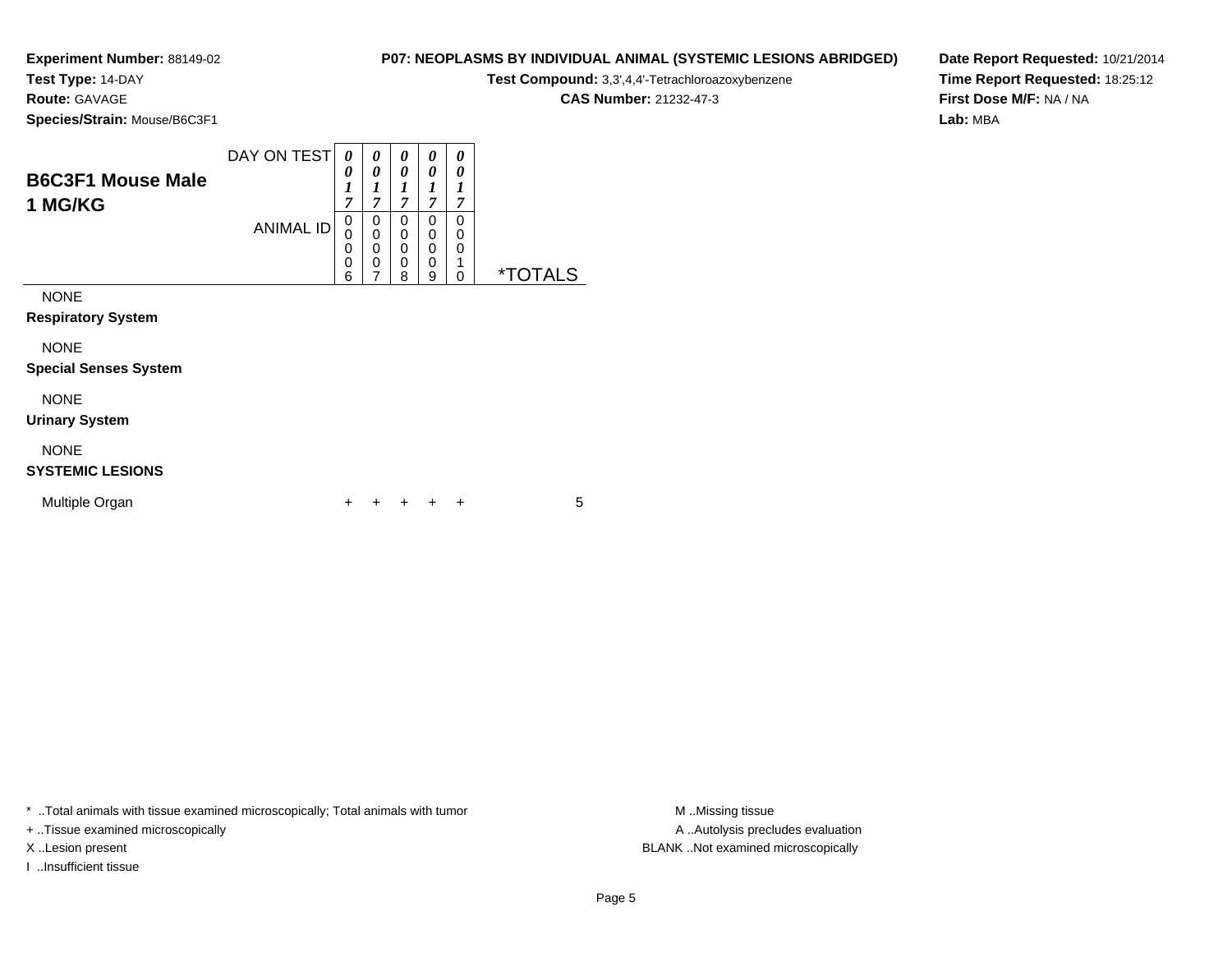**Test Type:** 14-DAY

**Route:** GAVAGE

**Species/Strain:** Mouse/B6C3F1

#### **P07: NEOPLASMS BY INDIVIDUAL ANIMAL (SYSTEMIC LESIONS ABRIDGED)**

**Test Compound:** 3,3',4,4'-Tetrachloroazoxybenzene

**CAS Number:** 21232-47-3

**Date Report Requested:** 10/21/2014**Time Report Requested:** 18:25:12**First Dose M/F:** NA / NA**Lab:** MBA

| <b>B6C3F1 Mouse Male</b><br><b>MG/KG</b><br>3.2                                                                          | DAY ON TEST      | 0<br>0<br>$\boldsymbol{l}$<br>$\overline{7}$ | $\boldsymbol{\theta}$<br>0<br>$\boldsymbol{l}$<br>7    | 0<br>$\boldsymbol{\theta}$<br>1<br>7 | 0<br>0<br>$\boldsymbol{l}$<br>7 | $\pmb{\theta}$<br>$\boldsymbol{\theta}$<br>1<br>7 |                       |
|--------------------------------------------------------------------------------------------------------------------------|------------------|----------------------------------------------|--------------------------------------------------------|--------------------------------------|---------------------------------|---------------------------------------------------|-----------------------|
|                                                                                                                          | <b>ANIMAL ID</b> | $\mathbf 0$<br>0<br>0<br>1<br>1              | $\mathbf 0$<br>0<br>$\mathbf 0$<br>1<br>$\overline{2}$ | $\mathbf 0$<br>0<br>0<br>1<br>3      | 0<br>0<br>0<br>1<br>4           | 0<br>0<br>0<br>1<br>5                             | <i><b>*TOTALS</b></i> |
| <b>Alimentary System</b>                                                                                                 |                  |                                              |                                                        |                                      |                                 |                                                   |                       |
| Liver<br><b>Cardiovascular System</b>                                                                                    |                  | +                                            |                                                        |                                      |                                 | ÷                                                 | 5                     |
| <b>NONE</b><br><b>Endocrine System</b>                                                                                   |                  |                                              |                                                        |                                      |                                 |                                                   |                       |
| <b>NONE</b><br><b>General Body System</b>                                                                                |                  |                                              |                                                        |                                      |                                 |                                                   |                       |
| <b>NONE</b><br><b>Genital System</b>                                                                                     |                  |                                              |                                                        |                                      |                                 |                                                   |                       |
| <b>NONE</b><br><b>Hematopoietic System</b>                                                                               |                  |                                              |                                                        |                                      |                                 |                                                   |                       |
| Spleen                                                                                                                   |                  | $\ddot{}$                                    | +                                                      | $+$ $-$                              |                                 | +                                                 | 5                     |
| Thymus<br><b>Integumentary System</b>                                                                                    |                  | $\ddot{}$                                    | $+$                                                    | $+$                                  | $+$                             | $\ddot{}$                                         | 5                     |
| <b>NONE</b><br><b>Musculoskeletal System</b>                                                                             |                  |                                              |                                                        |                                      |                                 |                                                   |                       |
| <b>NONE</b><br><b>Nervous System</b>                                                                                     |                  |                                              |                                                        |                                      |                                 |                                                   |                       |
| * Total animals with tissue examined microscopically; Total animals with tumor<br><b>Ticcup ovamined microscopically</b> |                  |                                              |                                                        |                                      |                                 |                                                   |                       |

+ ..Tissue examined microscopically

I ..Insufficient tissue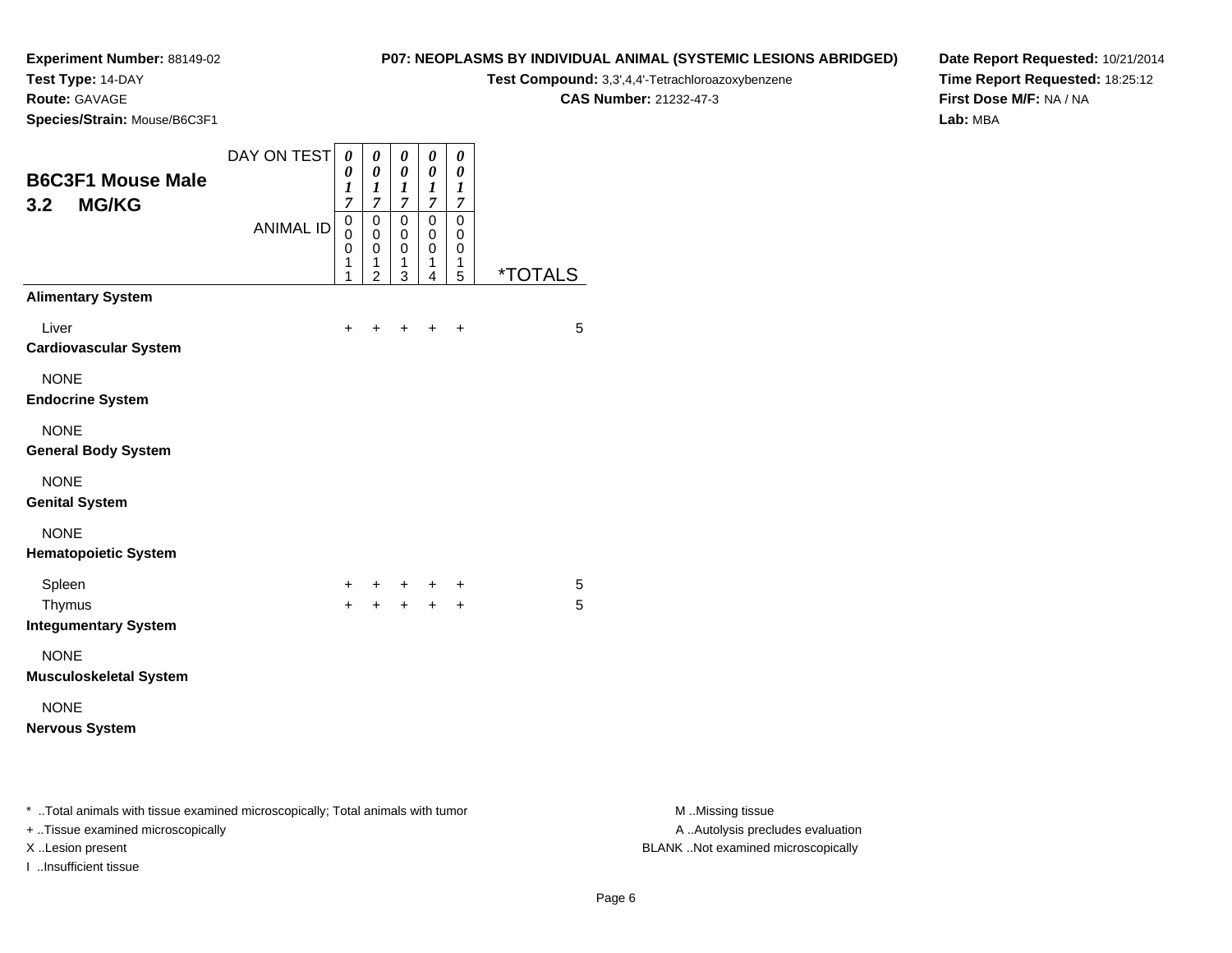**Test Type:** 14-DAY

**Route:** GAVAGE

**Species/Strain:** Mouse/B6C3F1

| Test Compound: 3,3',4,4'-Tetrachloroazoxybenzene |
|--------------------------------------------------|
| <b>CAS Number: 21232-47-3</b>                    |

**P07: NEOPLASMS BY INDIVIDUAL ANIMAL (SYSTEMIC LESIONS ABRIDGED)**

**Date Report Requested:** 10/21/2014**Time Report Requested:** 18:25:12**First Dose M/F:** NA / NA**Lab:** MBA

| <b>B6C3F1 Mouse Male</b><br><b>MG/KG</b><br>3.2 | DAY ON TEST      | 0<br>0<br>1<br>7      | $\boldsymbol{\theta}$<br>0<br>1<br>7         | 0<br>0<br>1<br>7      | 0<br>0<br>1<br>7 | 0<br>0<br>1<br>7               |                       |
|-------------------------------------------------|------------------|-----------------------|----------------------------------------------|-----------------------|------------------|--------------------------------|-----------------------|
|                                                 | <b>ANIMAL ID</b> | 0<br>0<br>0<br>1<br>4 | 0<br>0<br>$\mathbf 0$<br>1<br>$\overline{2}$ | 0<br>0<br>0<br>1<br>3 | 0<br>0<br>0<br>4 | 0<br>$\Omega$<br>$\Omega$<br>5 | <i><b>*TOTALS</b></i> |
| <b>NONE</b><br><b>Respiratory System</b>        |                  |                       |                                              |                       |                  |                                |                       |
| <b>NONE</b><br><b>Special Senses System</b>     |                  |                       |                                              |                       |                  |                                |                       |
| <b>NONE</b><br><b>Urinary System</b>            |                  |                       |                                              |                       |                  |                                |                       |

NONE

#### **SYSTEMIC LESIONS**

| Multiple Organ |  |  |  | + + + + + |  |  |  |
|----------------|--|--|--|-----------|--|--|--|
|----------------|--|--|--|-----------|--|--|--|

\* ..Total animals with tissue examined microscopically; Total animals with tumor **M** . Missing tissue M ..Missing tissue

+ ..Tissue examined microscopically

I ..Insufficient tissue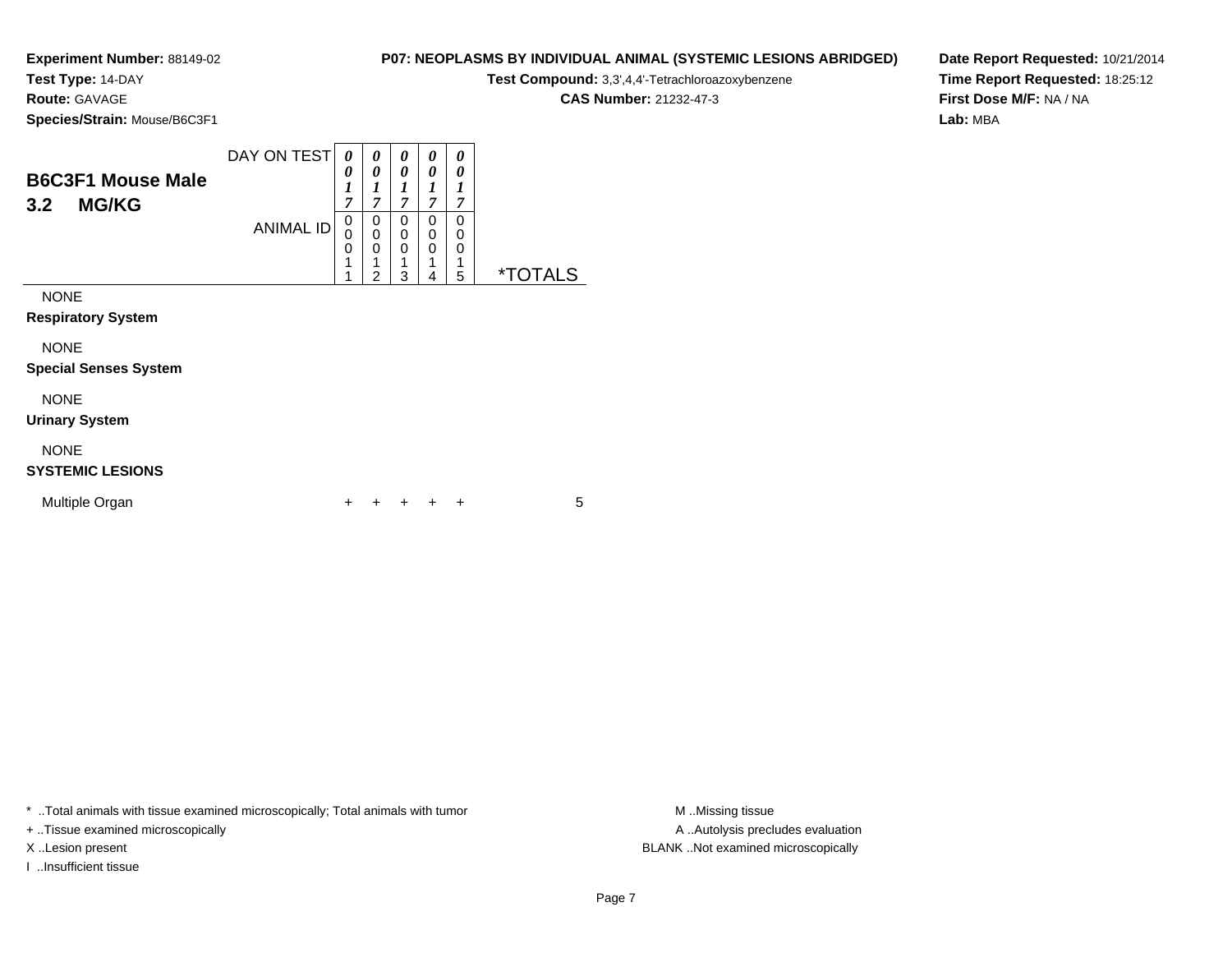**Test Type:** 14-DAY

**Route:** GAVAGE

**Species/Strain:** Mouse/B6C3F1

#### **P07: NEOPLASMS BY INDIVIDUAL ANIMAL (SYSTEMIC LESIONS ABRIDGED)**

**Test Compound:** 3,3',4,4'-Tetrachloroazoxybenzene

**CAS Number:** 21232-47-3

**Date Report Requested:** 10/21/2014**Time Report Requested:** 18:25:12**First Dose M/F:** NA / NA**Lab:** MBA

| <b>B6C3F1 Mouse Male</b><br>10 MG/KG                                           | DAY ON TEST      | 0<br>0<br>1<br>$\overline{7}$                                  | $\boldsymbol{\theta}$<br>$\pmb{\theta}$<br>1<br>$\overline{7}$ | $\pmb{\theta}$<br>0<br>$\boldsymbol{l}$<br>$\overline{7}$ | $\pmb{\theta}$<br>0<br>$\boldsymbol{l}$<br>$\overline{7}$ | 0<br>$\boldsymbol{\theta}$<br>1<br>$\overline{7}$ |                       |
|--------------------------------------------------------------------------------|------------------|----------------------------------------------------------------|----------------------------------------------------------------|-----------------------------------------------------------|-----------------------------------------------------------|---------------------------------------------------|-----------------------|
|                                                                                | <b>ANIMAL ID</b> | $\mathbf 0$<br>$\mathbf 0$<br>$\mathbf 0$<br>$\mathbf{1}$<br>6 | 0<br>$\mathbf 0$<br>$\mathbf 0$<br>1<br>$\overline{7}$         | $\mathbf 0$<br>0<br>0<br>1<br>8                           | $\mathbf 0$<br>0<br>$\mathbf 0$<br>1<br>9                 | 0<br>0<br>0<br>$\overline{c}$<br>$\mathbf 0$      | <i><b>*TOTALS</b></i> |
| <b>Alimentary System</b>                                                       |                  |                                                                |                                                                |                                                           |                                                           |                                                   |                       |
| Liver<br><b>Cardiovascular System</b>                                          |                  | +                                                              |                                                                |                                                           | +                                                         | +                                                 | 5                     |
| <b>NONE</b><br><b>Endocrine System</b>                                         |                  |                                                                |                                                                |                                                           |                                                           |                                                   |                       |
| <b>NONE</b><br><b>General Body System</b>                                      |                  |                                                                |                                                                |                                                           |                                                           |                                                   |                       |
| <b>NONE</b><br><b>Genital System</b>                                           |                  |                                                                |                                                                |                                                           |                                                           |                                                   |                       |
| <b>NONE</b><br><b>Hematopoietic System</b>                                     |                  |                                                                |                                                                |                                                           |                                                           |                                                   |                       |
| Spleen                                                                         |                  | +                                                              | $+$ $-$                                                        | $+$                                                       | $+$                                                       | $\ddot{}$                                         | 5                     |
| Thymus<br><b>Integumentary System</b>                                          |                  | $+$                                                            |                                                                | $+ + +$                                                   |                                                           | $+$                                               | 5                     |
| <b>NONE</b><br><b>Musculoskeletal System</b>                                   |                  |                                                                |                                                                |                                                           |                                                           |                                                   |                       |
| <b>NONE</b><br><b>Nervous System</b>                                           |                  |                                                                |                                                                |                                                           |                                                           |                                                   |                       |
| * Total animals with tissue examined microscopically; Total animals with tumor |                  |                                                                |                                                                |                                                           |                                                           |                                                   |                       |

+ ..Tissue examined microscopically

I ..Insufficient tissue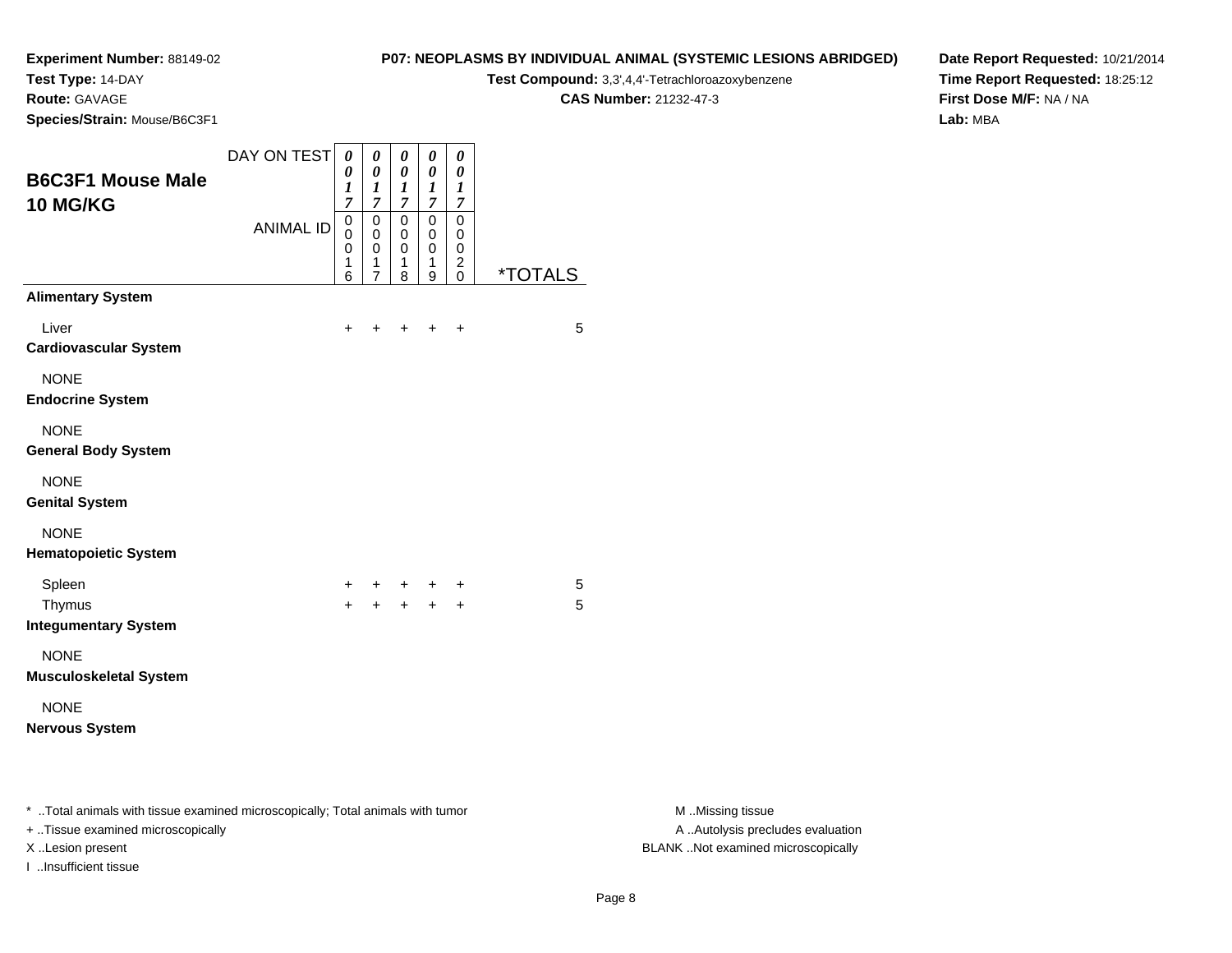**Test Type:** 14-DAY

**Route:** GAVAGE

**Species/Strain:** Mouse/B6C3F1

#### DAY ON TEST *0 0***B6C3F1 Mouse Male***0 00 00 00 0*

| DOUJL I MUUJE MAIE<br><b>10 MG/KG</b> |           | ~                | 7           |                  | 7                     | ,                     |                       |
|---------------------------------------|-----------|------------------|-------------|------------------|-----------------------|-----------------------|-----------------------|
|                                       | ANIMAL ID | 0<br>0<br>0<br>6 | 0<br>0<br>0 | 0<br>0<br>4<br>8 | 0<br>0<br>0<br>4<br>9 | 0<br>0<br>0<br>2<br>0 | <i><b>*TOTALS</b></i> |
| <b>NONE</b>                           |           |                  |             |                  |                       |                       |                       |
| <b>Respiratory System</b>             |           |                  |             |                  |                       |                       |                       |

**Respiratory System**

NONE

 $\sim$ 

**Special Senses System**

# NONE

**Urinary System**

### NONE

### **SYSTEMIC LESIONS**

| Multiple Organ |  |  |  | + + + + + |  |  |  |
|----------------|--|--|--|-----------|--|--|--|
|----------------|--|--|--|-----------|--|--|--|

\* ..Total animals with tissue examined microscopically; Total animals with tumor **M** ...Missing tissue M ...Missing tissue

+ ..Tissue examined microscopically

I ..Insufficient tissue

**P07: NEOPLASMS BY INDIVIDUAL ANIMAL (SYSTEMIC LESIONS ABRIDGED)**

**Test Compound:** 3,3',4,4'-Tetrachloroazoxybenzene

**CAS Number:** 21232-47-3

**Date Report Requested:** 10/21/2014**Time Report Requested:** 18:25:12**First Dose M/F:** NA / NA**Lab:** MBA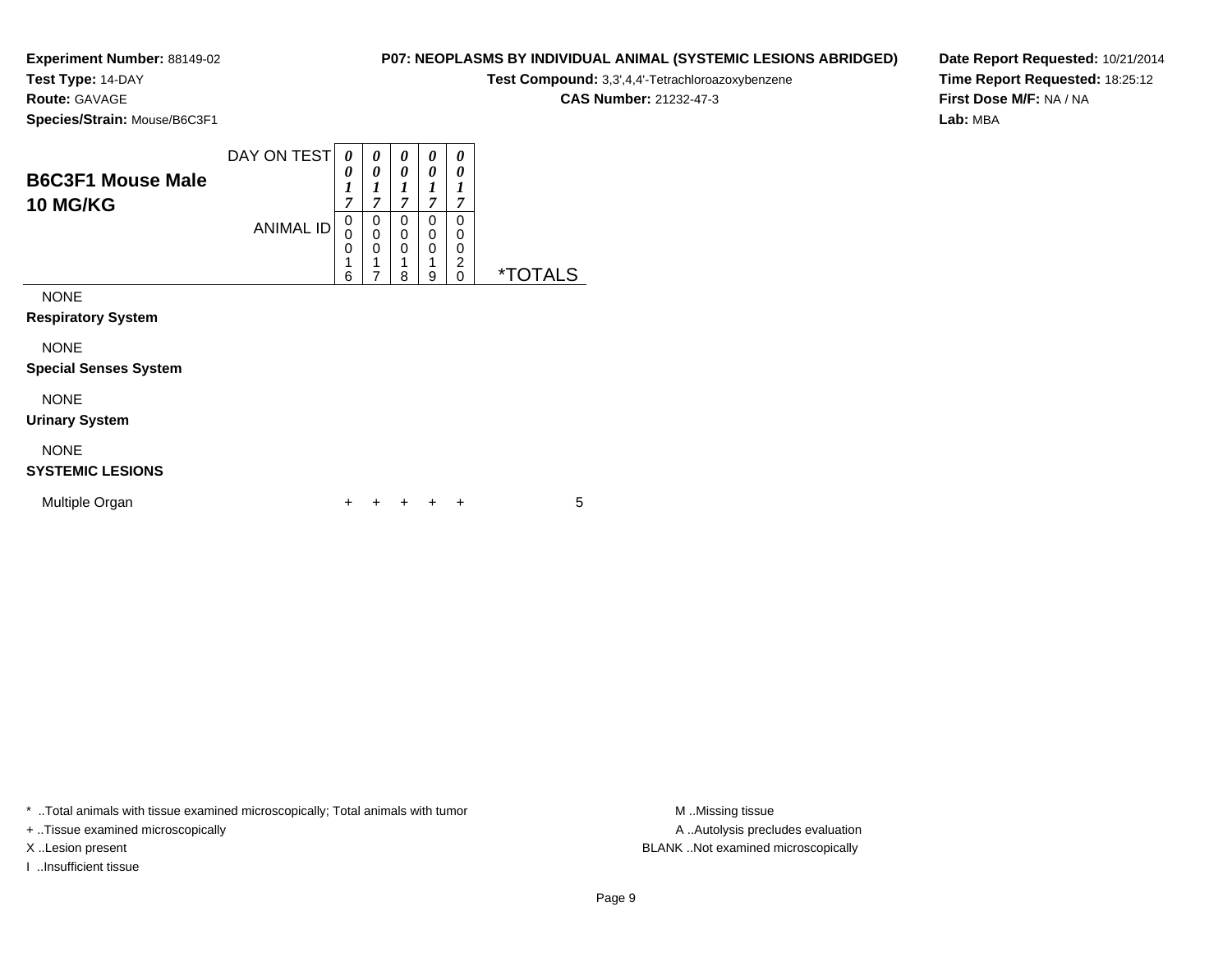**Test Type:** 14-DAY

## **Route:** GAVAGE

**Species/Strain:** Mouse/B6C3F1

#### **P07: NEOPLASMS BY INDIVIDUAL ANIMAL (SYSTEMIC LESIONS ABRIDGED)**

**Test Compound:** 3,3',4,4'-Tetrachloroazoxybenzene

**CAS Number:** 21232-47-3

**Date Report Requested:** 10/21/2014**Time Report Requested:** 18:25:12**First Dose M/F:** NA / NA**Lab:** MBA

| <b>B6C3F1 Mouse Male</b><br>32 MG/KG                                           | DAY ON TEST      | 0<br>0<br>1<br>$\overline{7}$                | $\boldsymbol{\theta}$<br>0<br>$\boldsymbol{l}$<br>7                          | $\boldsymbol{\theta}$<br>0<br>1<br>$\overline{7}$        | 0<br>0<br>1<br>$\overline{7}$                                                      | 0<br>0<br>1<br>$\overline{7}$                         |                       |
|--------------------------------------------------------------------------------|------------------|----------------------------------------------|------------------------------------------------------------------------------|----------------------------------------------------------|------------------------------------------------------------------------------------|-------------------------------------------------------|-----------------------|
|                                                                                | <b>ANIMAL ID</b> | $\mathbf 0$<br>0<br>0<br>$\overline{c}$<br>1 | $\mathbf 0$<br>$\mathbf 0$<br>0<br>$\overline{\mathbf{c}}$<br>$\overline{2}$ | $\mathbf 0$<br>$\mathbf 0$<br>0<br>$\boldsymbol{2}$<br>3 | $\mathbf 0$<br>$\pmb{0}$<br>$\pmb{0}$<br>$\overline{\mathbf{c}}$<br>$\overline{4}$ | $\mathbf 0$<br>0<br>0<br>$\overline{\mathbf{c}}$<br>5 | <i><b>*TOTALS</b></i> |
| <b>Alimentary System</b>                                                       |                  |                                              |                                                                              |                                                          |                                                                                    |                                                       |                       |
| Liver<br><b>Cardiovascular System</b>                                          |                  | +                                            |                                                                              |                                                          | +                                                                                  | +                                                     | 5                     |
| <b>NONE</b><br><b>Endocrine System</b>                                         |                  |                                              |                                                                              |                                                          |                                                                                    |                                                       |                       |
| <b>NONE</b><br><b>General Body System</b>                                      |                  |                                              |                                                                              |                                                          |                                                                                    |                                                       |                       |
| <b>NONE</b><br><b>Genital System</b>                                           |                  |                                              |                                                                              |                                                          |                                                                                    |                                                       |                       |
| <b>NONE</b><br><b>Hematopoietic System</b>                                     |                  |                                              |                                                                              |                                                          |                                                                                    |                                                       |                       |
| Spleen                                                                         |                  | +                                            | ٠                                                                            |                                                          | $\ddot{}$                                                                          | +                                                     | 5                     |
| Thymus<br><b>Integumentary System</b>                                          |                  | $+$                                          | $+$                                                                          | $+$                                                      | $+$                                                                                | $\ddot{}$                                             | 5                     |
| <b>NONE</b><br><b>Musculoskeletal System</b>                                   |                  |                                              |                                                                              |                                                          |                                                                                    |                                                       |                       |
| <b>NONE</b><br><b>Nervous System</b>                                           |                  |                                              |                                                                              |                                                          |                                                                                    |                                                       |                       |
| * Total animals with tissue examined microscopically; Total animals with tumor |                  |                                              |                                                                              |                                                          |                                                                                    |                                                       |                       |
|                                                                                |                  |                                              |                                                                              |                                                          |                                                                                    |                                                       |                       |

+ ..Tissue examined microscopically

I ..Insufficient tissue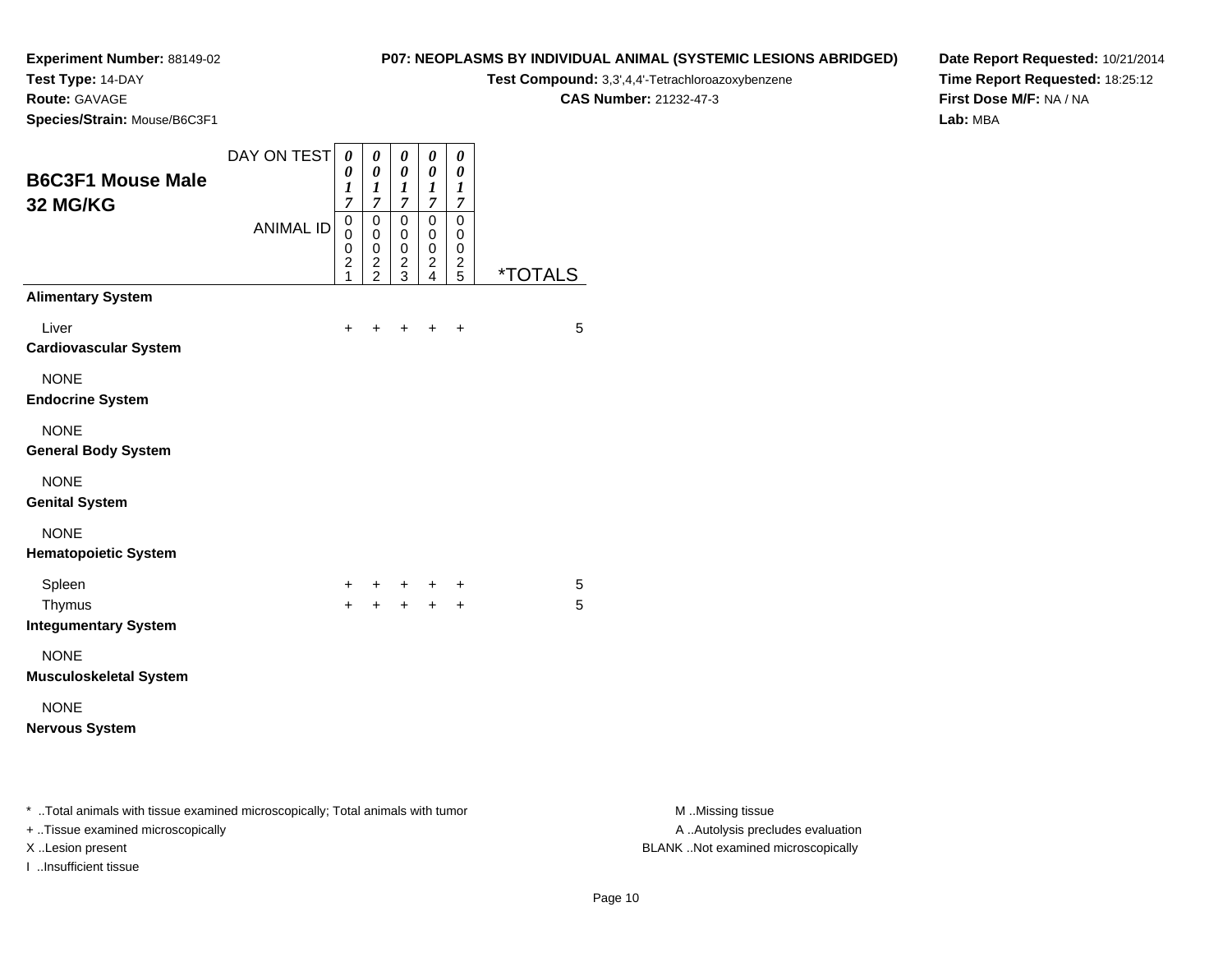**Test Type:** 14-DAY

**Route:** GAVAGE

**Species/Strain:** Mouse/B6C3F1

### **P07: NEOPLASMS BY INDIVIDUAL ANIMAL (SYSTEMIC LESIONS ABRIDGED)**

**Test Compound:** 3,3',4,4'-Tetrachloroazoxybenzene

**CAS Number:** 21232-47-3

**Date Report Requested:** 10/21/2014**Time Report Requested:** 18:25:12**First Dose M/F:** NA / NA**Lab:** MBA

| <b>B6C3F1 Mouse Male</b><br><b>32 MG/KG</b> | DAY ON TEST      | 0<br>0<br>1<br>$\overline{7}$ | 0<br>0<br>1<br>7                                                                | 0<br>0<br>1<br>7                   | 0<br>0<br>7                        | 0<br>0<br>7           |                       |  |
|---------------------------------------------|------------------|-------------------------------|---------------------------------------------------------------------------------|------------------------------------|------------------------------------|-----------------------|-----------------------|--|
|                                             | <b>ANIMAL ID</b> | 0<br>0<br>0<br>$\overline{c}$ | 0<br>$\boldsymbol{0}$<br>$\boldsymbol{0}$<br>$\boldsymbol{2}$<br>$\overline{2}$ | 0<br>0<br>0<br>$\overline{c}$<br>3 | 0<br>0<br>0<br>$\overline{2}$<br>4 | 0<br>0<br>0<br>2<br>5 | <i><b>*TOTALS</b></i> |  |
| <b>NONE</b><br><b>Respiratory System</b>    |                  |                               |                                                                                 |                                    |                                    |                       |                       |  |
| <b>NONE</b><br><b>Special Senses System</b> |                  |                               |                                                                                 |                                    |                                    |                       |                       |  |
| <b>NONE</b><br><b>Urinary System</b>        |                  |                               |                                                                                 |                                    |                                    |                       |                       |  |

NONE

#### **SYSTEMIC LESIONS**

| Multiple Organ |  |  |  | + + + + + |  |  |  |
|----------------|--|--|--|-----------|--|--|--|
|----------------|--|--|--|-----------|--|--|--|

\* ..Total animals with tissue examined microscopically; Total animals with tumor **M** . Missing tissue M ..Missing tissue

+ ..Tissue examined microscopically

I ..Insufficient tissue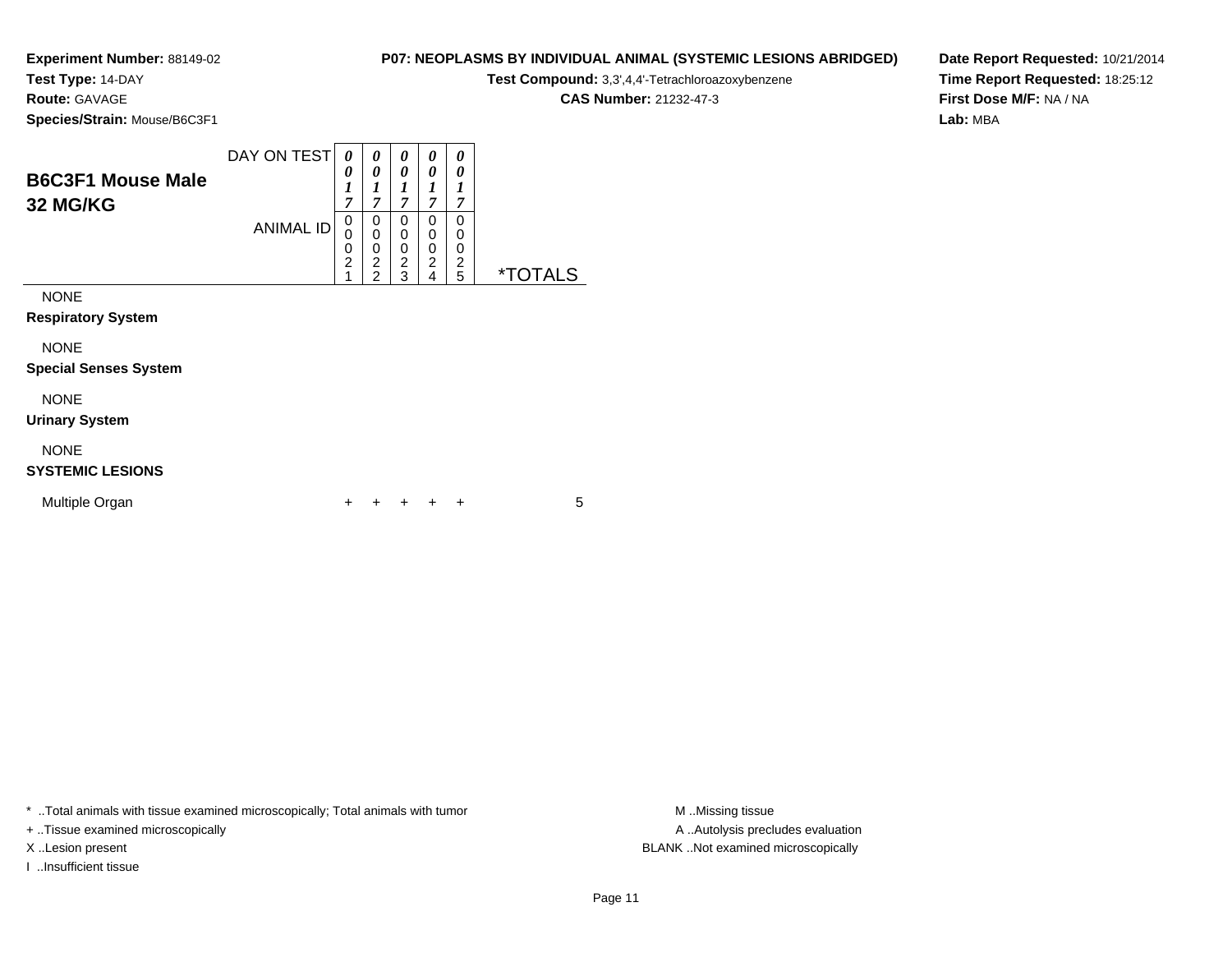**Test Type:** 14-DAY

**Route:** GAVAGE

**Species/Strain:** Mouse/B6C3F1

#### **P07: NEOPLASMS BY INDIVIDUAL ANIMAL (SYSTEMIC LESIONS ABRIDGED)**

**Test Compound:** 3,3',4,4'-Tetrachloroazoxybenzene

**CAS Number:** 21232-47-3

 $\overline{\phantom{0}}$ 

**Date Report Requested:** 10/21/2014**Time Report Requested:** 18:25:12**First Dose M/F:** NA / NA**Lab:** MBA

| <b>B6C3F1 Mouse Male</b><br><b>MG/KG</b><br>100    | DAY ON TEST<br><b>ANIMAL ID</b> | 0<br>0<br>$\boldsymbol{l}$<br>$\overline{7}$<br>0<br>0<br>0 | 0<br>0<br>1<br>7<br>0<br>$\mathbf 0$<br>$\mathbf 0$ | 0<br>0<br>1<br>$\overline{7}$<br>0<br>0<br>$\pmb{0}$ | 0<br>0<br>1<br>$\overline{7}$<br>0<br>0<br>$\pmb{0}$ | 0<br>0<br>1<br>$\overline{7}$<br>0<br>0<br>0 |         |
|----------------------------------------------------|---------------------------------|-------------------------------------------------------------|-----------------------------------------------------|------------------------------------------------------|------------------------------------------------------|----------------------------------------------|---------|
|                                                    |                                 | $\overline{c}$<br>6                                         | $\overline{\mathbf{c}}$<br>$\overline{7}$           | $\overline{c}$<br>8                                  | 2<br>9                                               | 3<br>0                                       | *TOTALS |
| <b>Alimentary System</b>                           |                                 |                                                             |                                                     |                                                      |                                                      |                                              |         |
| Esophagus                                          |                                 |                                                             |                                                     |                                                      | +                                                    |                                              | 1       |
| Gallbladder                                        |                                 | $\pm$                                                       | $\ddot{}$                                           | $\pm$                                                | $\pm$                                                | $\ddot{}$                                    | 5       |
| Liver                                              |                                 | $\pm$                                                       | $+$                                                 | $+$                                                  | $\pm$                                                | $\ddot{}$                                    | 5       |
| Stomach, Forestomach                               |                                 | $\ddot{}$                                                   | $+$                                                 | $+$                                                  | $+$                                                  | $\ddot{}$                                    | 5       |
| Stomach, Glandular<br><b>Cardiovascular System</b> |                                 | $+$                                                         | $+$                                                 | $+$                                                  | $\ddot{}$                                            | $\ddot{}$                                    | 5       |
|                                                    |                                 |                                                             |                                                     |                                                      |                                                      |                                              |         |
| <b>NONE</b>                                        |                                 |                                                             |                                                     |                                                      |                                                      |                                              |         |
| <b>Endocrine System</b>                            |                                 |                                                             |                                                     |                                                      |                                                      |                                              |         |
| <b>NONE</b>                                        |                                 |                                                             |                                                     |                                                      |                                                      |                                              |         |
| <b>General Body System</b>                         |                                 |                                                             |                                                     |                                                      |                                                      |                                              |         |
| <b>NONE</b>                                        |                                 |                                                             |                                                     |                                                      |                                                      |                                              |         |
| <b>Genital System</b>                              |                                 |                                                             |                                                     |                                                      |                                                      |                                              |         |
| <b>NONE</b>                                        |                                 |                                                             |                                                     |                                                      |                                                      |                                              |         |
| <b>Hematopoietic System</b>                        |                                 |                                                             |                                                     |                                                      |                                                      |                                              |         |
| Lymph Node, Mesenteric                             |                                 | ÷.                                                          | ٠                                                   | ٠                                                    | ٠                                                    | ÷                                            | 5       |
| Spleen                                             |                                 | +                                                           | $\ddot{}$                                           | $+$                                                  | $\pm$                                                | +                                            | 5       |
| Thymus                                             |                                 | +                                                           | +                                                   | ٠                                                    | +                                                    | +                                            | 5       |
| <b>Integumentary System</b>                        |                                 |                                                             |                                                     |                                                      |                                                      |                                              |         |

\* ..Total animals with tissue examined microscopically; Total animals with tumor **M** . Missing tissue M ..Missing tissue

+ ..Tissue examined microscopically

I ..Insufficient tissue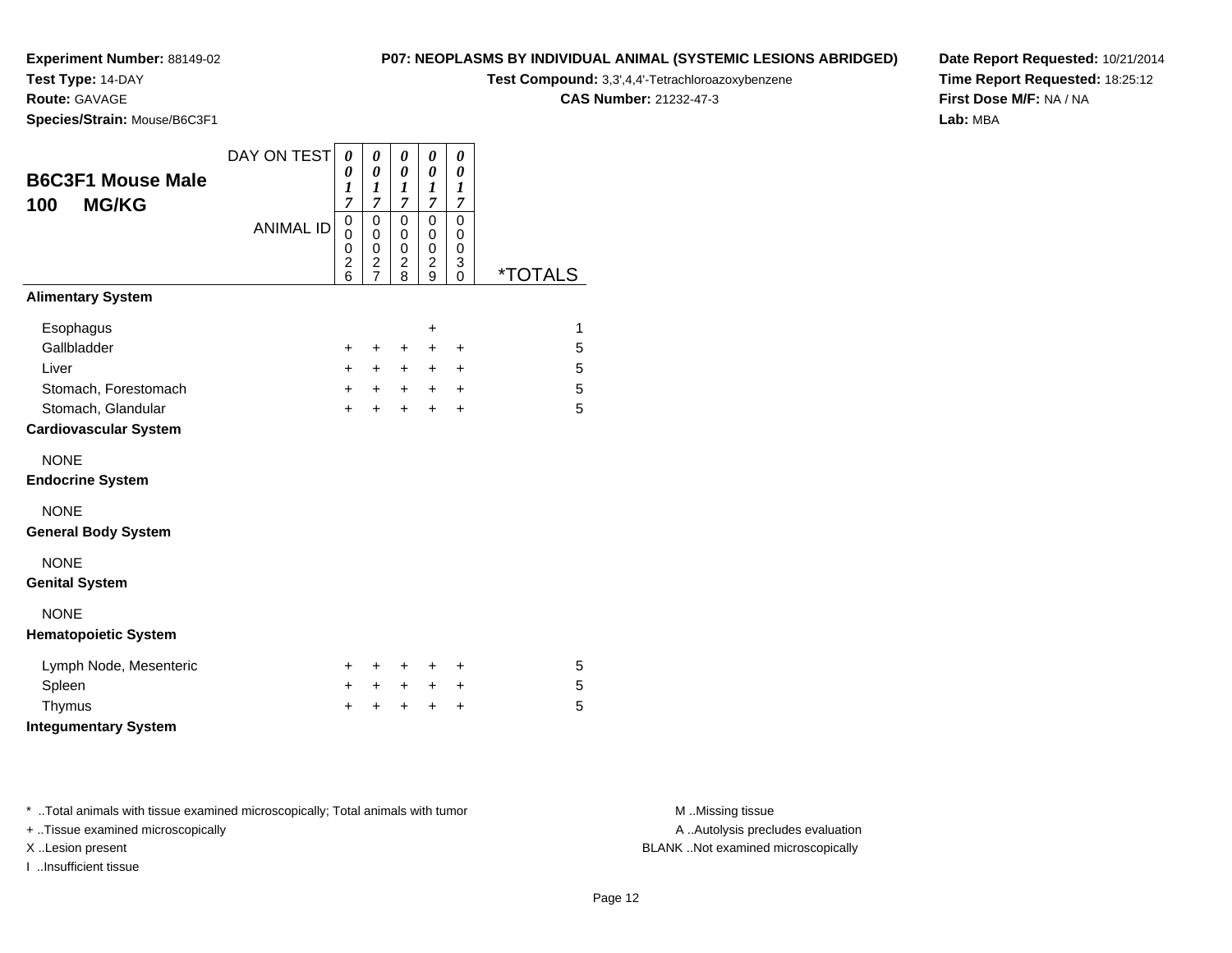**Test Type:** 14-DAY

**Route:** GAVAGE

**Species/Strain:** Mouse/B6C3F1

### **P07: NEOPLASMS BY INDIVIDUAL ANIMAL (SYSTEMIC LESIONS ABRIDGED)**

**Test Compound:** 3,3',4,4'-Tetrachloroazoxybenzene

**CAS Number:** 21232-47-3

**Date Report Requested:** 10/21/2014**Time Report Requested:** 18:25:12**First Dose M/F:** NA / NA**Lab:** MBA

| <b>B6C3F1 Mouse Male</b><br>100<br><b>MG/KG</b> | DAY ON TEST<br><b>ANIMAL ID</b> | 0<br>0<br>$\boldsymbol{l}$<br>7<br>0<br>0<br>$\begin{array}{c} 0 \\ 2 \\ 6 \end{array}$ | 0<br>$\boldsymbol{\theta}$<br>1<br>7<br>$\pmb{0}$<br>$\pmb{0}$<br>$\pmb{0}$<br>$\frac{2}{7}$ | 0<br>0<br>1<br>$\overline{7}$<br>0<br>$\mathbf 0$<br>$\begin{array}{c} 0 \\ 2 \\ 8 \end{array}$ | 0<br>0<br>$\boldsymbol{l}$<br>7<br>0<br>0<br>$\,0\,$<br>$\overline{c}$<br>9 | 0<br>0<br>1<br>7<br>0<br>0<br>$\pmb{0}$<br>3<br>$\mathbf 0$ | <i><b>*TOTALS</b></i>        |  |
|-------------------------------------------------|---------------------------------|-----------------------------------------------------------------------------------------|----------------------------------------------------------------------------------------------|-------------------------------------------------------------------------------------------------|-----------------------------------------------------------------------------|-------------------------------------------------------------|------------------------------|--|
| <b>NONE</b><br>Musculoskeletal System           |                                 |                                                                                         |                                                                                              |                                                                                                 |                                                                             |                                                             |                              |  |
| <b>NONE</b><br>Nervous System                   |                                 |                                                                                         |                                                                                              |                                                                                                 |                                                                             |                                                             |                              |  |
| <b>NONE</b><br><b>Respiratory System</b>        |                                 |                                                                                         |                                                                                              |                                                                                                 |                                                                             |                                                             |                              |  |
| <b>NONE</b><br><b>Special Senses System</b>     |                                 |                                                                                         |                                                                                              |                                                                                                 |                                                                             |                                                             |                              |  |
| <b>NONE</b><br><b>Urinary System</b>            |                                 |                                                                                         |                                                                                              |                                                                                                 |                                                                             |                                                             |                              |  |
| Kidney<br><b>SYSTEMIC LESIONS</b>               |                                 | $+$                                                                                     |                                                                                              | +                                                                                               | $\ddot{}$                                                                   | $\ddot{}$                                                   | 5                            |  |
| Multiple Organ                                  |                                 | $\ddot{}$                                                                               |                                                                                              | +                                                                                               | $\div$                                                                      | $\ddot{}$                                                   | 5<br>*** END OF MALE DATA*** |  |

\* ..Total animals with tissue examined microscopically; Total animals with tumor **M** . Missing tissue M ..Missing tissue

+ ..Tissue examined microscopically

I ..Insufficient tissue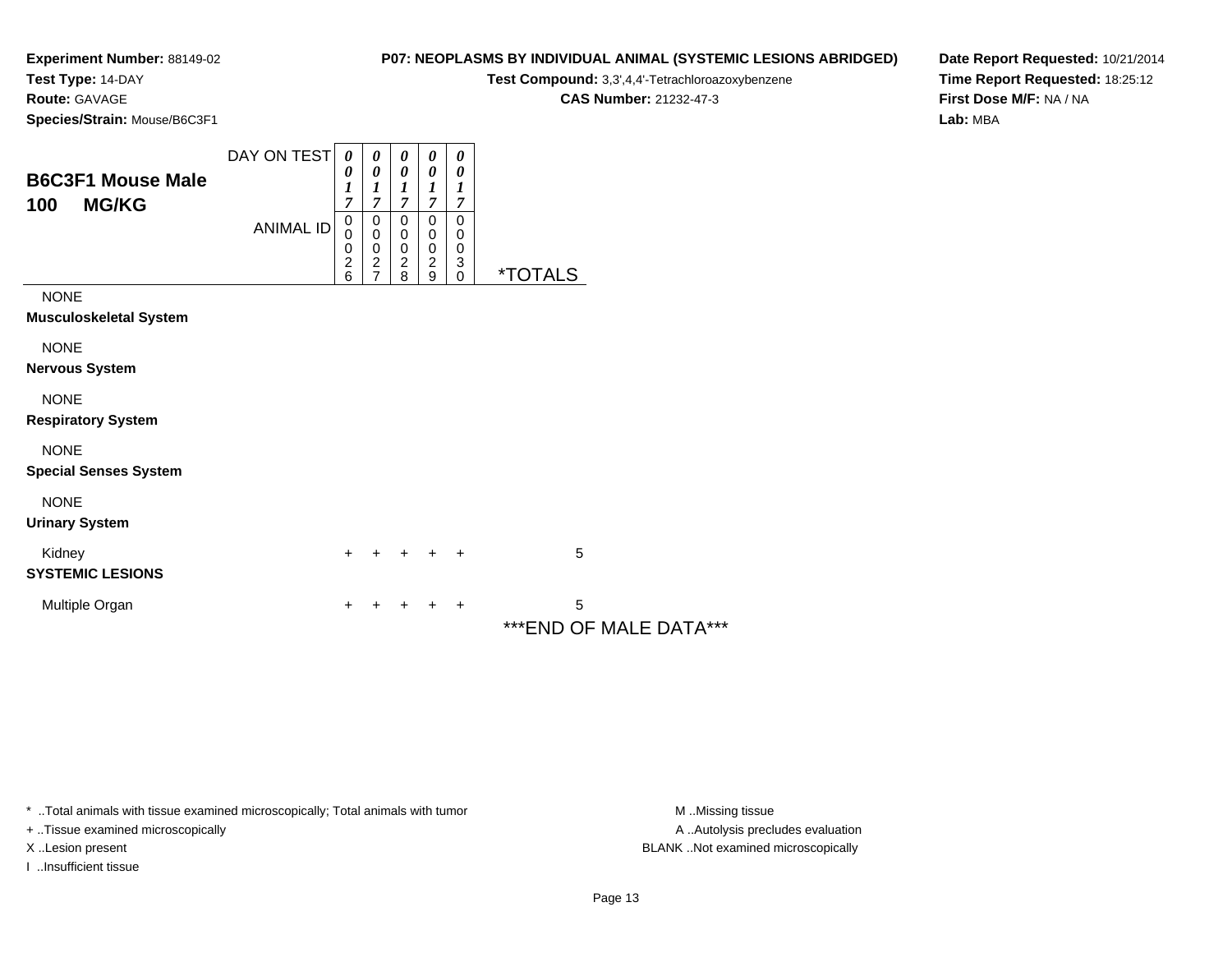**Test Type:** 14-DAY

**Route:** GAVAGE

**Species/Strain:** Mouse/B6C3F1

## **P07: NEOPLASMS BY INDIVIDUAL ANIMAL (SYSTEMIC LESIONS ABRIDGED)**

**Test Compound:** 3,3',4,4'-Tetrachloroazoxybenzene

**CAS Number:** 21232-47-3

**Date Report Requested:** 10/21/2014**Time Report Requested:** 18:25:12**First Dose M/F:** NA / NA**Lab:** MBA

| <b>B6C3F1 Mouse Female</b><br>0 MG/KG                                                              | DAY ON TEST      | 0<br>0<br>$\boldsymbol{l}$<br>$\overline{7}$ | 0<br>0<br>1<br>$\overline{7}$      | 0<br>0<br>1<br>$\overline{7}$        | 0<br>$\pmb{\theta}$<br>1<br>7       | 0<br>0<br>1<br>$\overline{7}$                    |                       |
|----------------------------------------------------------------------------------------------------|------------------|----------------------------------------------|------------------------------------|--------------------------------------|-------------------------------------|--------------------------------------------------|-----------------------|
|                                                                                                    | <b>ANIMAL ID</b> | $\mathbf 0$<br>0<br>0<br>3                   | 0<br>0<br>0<br>3<br>$\mathfrak{p}$ | $\mathbf 0$<br>0<br>0<br>3<br>3      | $\mathbf 0$<br>0<br>0<br>3<br>4     | 0<br>0<br>0<br>3<br>5                            | <i><b>*TOTALS</b></i> |
| <b>Alimentary System</b>                                                                           |                  |                                              |                                    |                                      |                                     |                                                  |                       |
| Gallbladder<br>Liver<br>Stomach, Forestomach<br>Stomach, Glandular<br><b>Cardiovascular System</b> |                  | $\ddot{}$<br>$+$<br>$+$<br>$+$               | +<br>$\pm$<br>$+$<br>$\ddot{}$     | $\ddot{}$<br>$+$<br>$+$<br>$\ddot{}$ | +<br>$\ddot{}$<br>$+$<br>$+$        | $\ddot{}$<br>$\ddot{}$<br>$\ddot{}$<br>$\ddot{}$ | 5<br>5<br>5<br>5      |
| <b>NONE</b><br><b>Endocrine System</b>                                                             |                  |                                              |                                    |                                      |                                     |                                                  |                       |
| <b>NONE</b><br><b>General Body System</b>                                                          |                  |                                              |                                    |                                      |                                     |                                                  |                       |
| <b>NONE</b><br><b>Genital System</b>                                                               |                  |                                              |                                    |                                      |                                     |                                                  |                       |
| <b>NONE</b><br><b>Hematopoietic System</b>                                                         |                  |                                              |                                    |                                      |                                     |                                                  |                       |
| Lymph Node, Mesenteric<br>Spleen<br>Thymus<br><b>Integumentary System</b>                          |                  | $\pm$<br>+<br>$\ddot{}$                      | $\pm$<br>$\ddot{}$<br>+            | $\ddot{}$<br>$\ddot{}$<br>$\ddot{}$  | $\ddot{}$<br>$\ddot{}$<br>$\ddot{}$ | $\ddot{}$<br>$\ddot{}$<br>$\ddot{}$              | 5<br>5<br>5           |
| <b>NONE</b>                                                                                        |                  |                                              |                                    |                                      |                                     |                                                  |                       |

\* ..Total animals with tissue examined microscopically; Total animals with tumor **M** . Missing tissue M ..Missing tissue

+ ..Tissue examined microscopically

I ..Insufficient tissue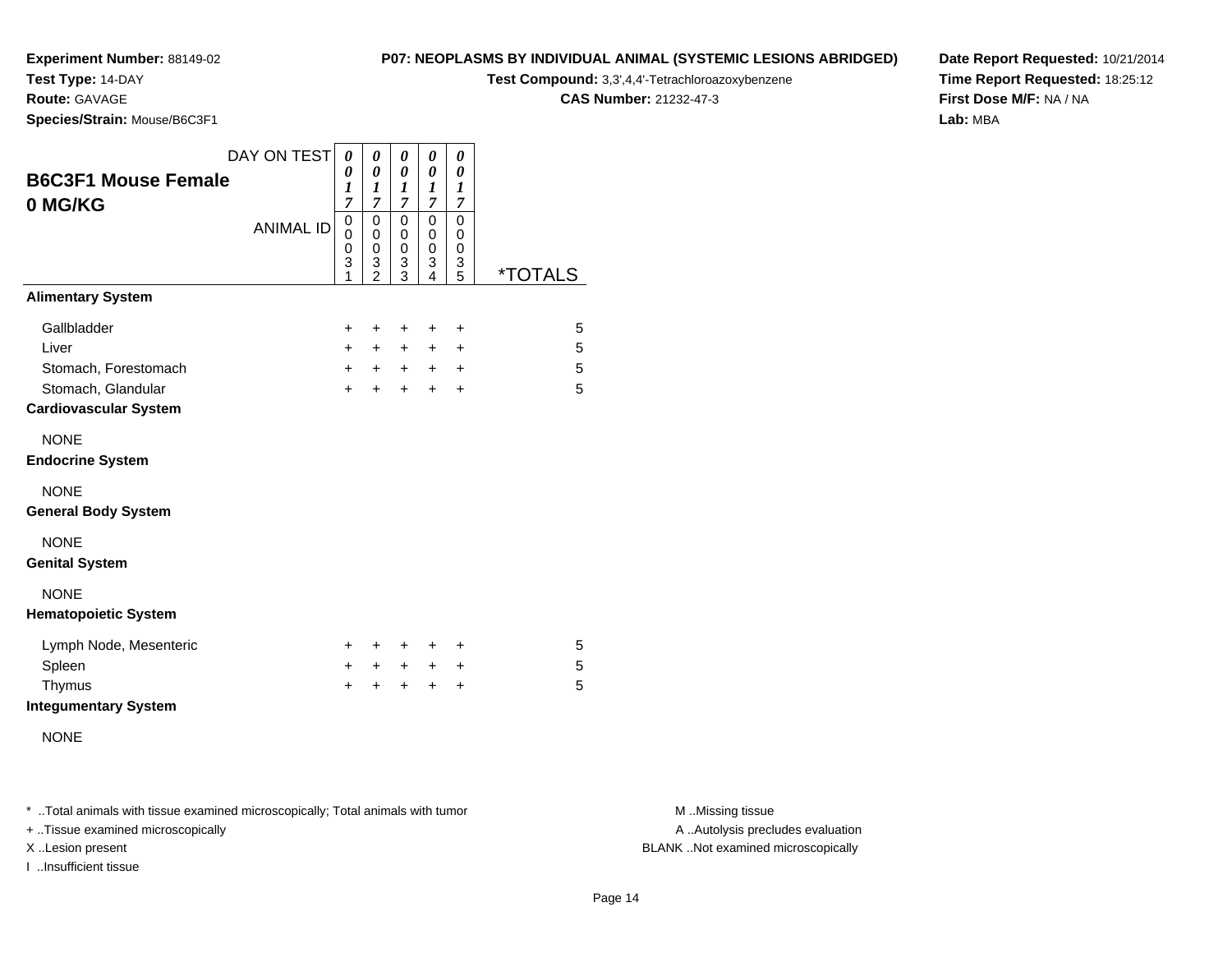**Test Type:** 14-DAY

**Route:** GAVAGE

**Species/Strain:** Mouse/B6C3F1

### **P07: NEOPLASMS BY INDIVIDUAL ANIMAL (SYSTEMIC LESIONS ABRIDGED)**

**Test Compound:** 3,3',4,4'-Tetrachloroazoxybenzene

**CAS Number:** 21232-47-3

**Date Report Requested:** 10/21/2014**Time Report Requested:** 18:25:12**First Dose M/F:** NA / NA**Lab:** MBA

| <b>B6C3F1 Mouse Female</b><br>0 MG/KG | DAY ON TEST<br><b>ANIMAL ID</b> | 0<br>0<br>1<br>$\overline{7}$<br>0<br>0<br>0<br>$\overline{3}$<br>1 | 0<br>0<br>$\boldsymbol{l}$<br>$\overline{7}$<br>0<br>0<br>$\mathbf 0$<br>3<br>$\overline{2}$ | 0<br>0<br>1<br>$\overline{7}$<br>0<br>0<br>0<br>$\ensuremath{\mathsf{3}}$<br>3 | 0<br>0<br>1<br>$\overline{7}$<br>0<br>0<br>0<br>3<br>4 | 0<br>0<br>1<br>7<br>0<br>0<br>$\boldsymbol{0}$<br>3<br>5 | <i><b>*TOTALS</b></i> |
|---------------------------------------|---------------------------------|---------------------------------------------------------------------|----------------------------------------------------------------------------------------------|--------------------------------------------------------------------------------|--------------------------------------------------------|----------------------------------------------------------|-----------------------|
| <b>Musculoskeletal System</b>         |                                 |                                                                     |                                                                                              |                                                                                |                                                        |                                                          |                       |
| <b>NONE</b>                           |                                 |                                                                     |                                                                                              |                                                                                |                                                        |                                                          |                       |
| <b>Nervous System</b>                 |                                 |                                                                     |                                                                                              |                                                                                |                                                        |                                                          |                       |
| <b>NONE</b>                           |                                 |                                                                     |                                                                                              |                                                                                |                                                        |                                                          |                       |
| <b>Respiratory System</b>             |                                 |                                                                     |                                                                                              |                                                                                |                                                        |                                                          |                       |
| <b>NONE</b>                           |                                 |                                                                     |                                                                                              |                                                                                |                                                        |                                                          |                       |
| <b>Special Senses System</b>          |                                 |                                                                     |                                                                                              |                                                                                |                                                        |                                                          |                       |
| <b>NONE</b>                           |                                 |                                                                     |                                                                                              |                                                                                |                                                        |                                                          |                       |
| <b>Urinary System</b>                 |                                 |                                                                     |                                                                                              |                                                                                |                                                        |                                                          |                       |
| Kidney<br><b>SYSTEMIC LESIONS</b>     |                                 | $\ddot{}$                                                           |                                                                                              |                                                                                |                                                        | $\ddot{}$                                                | 5                     |
| Multiple Organ                        |                                 | +                                                                   |                                                                                              |                                                                                |                                                        | $\ddot{}$                                                | 5                     |

\* ..Total animals with tissue examined microscopically; Total animals with tumor **M** . Missing tissue M ..Missing tissue

+ ..Tissue examined microscopically

I ..Insufficient tissue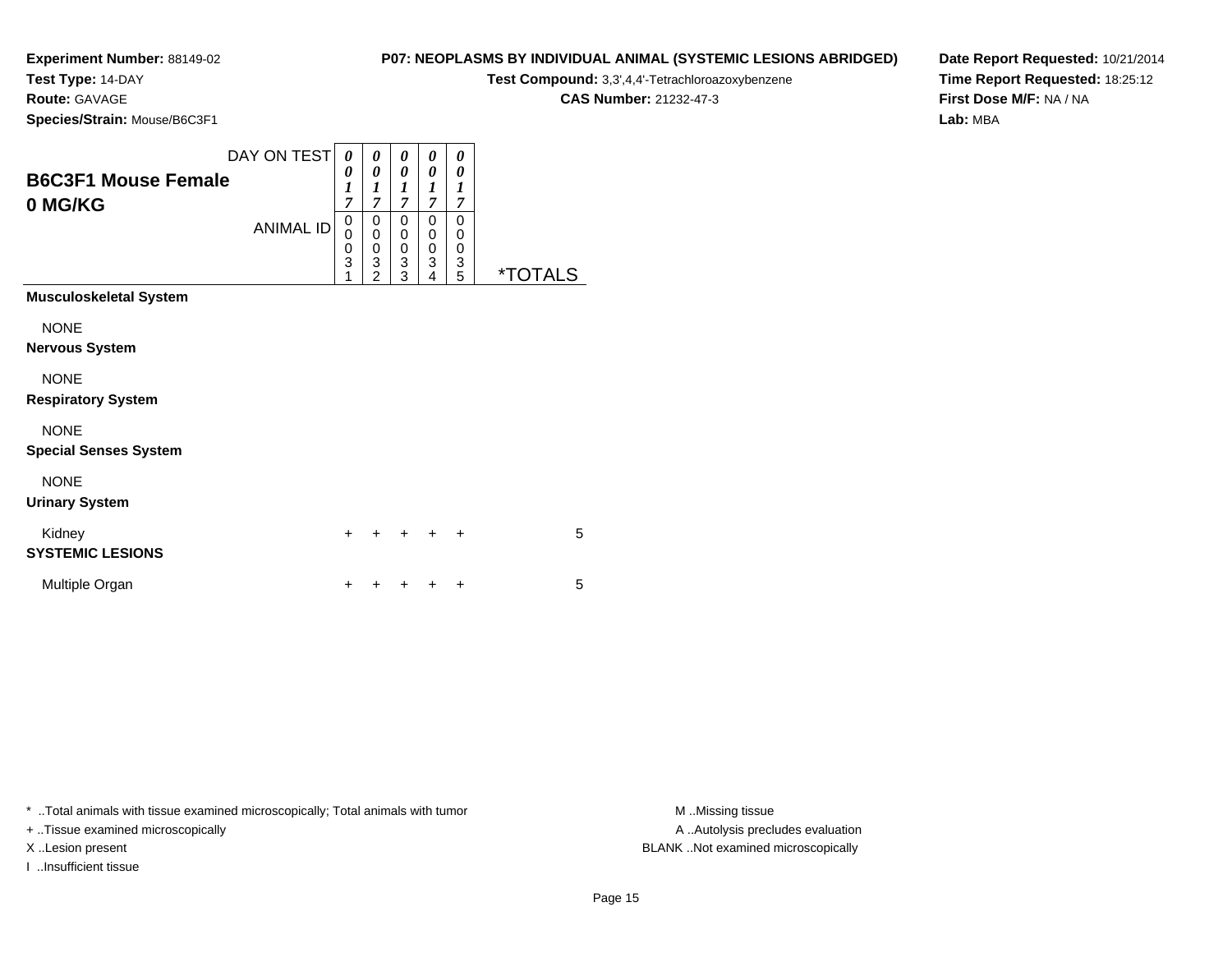**Test Type:** 14-DAY

**Route:** GAVAGE

I ..Insufficient tissue

**Species/Strain:** Mouse/B6C3F1

#### **P07: NEOPLASMS BY INDIVIDUAL ANIMAL (SYSTEMIC LESIONS ABRIDGED)**

**Test Compound:** 3,3',4,4'-Tetrachloroazoxybenzene

**CAS Number:** 21232-47-3

**Date Report Requested:** 10/21/2014 **Time Report Requested:** 18:25:12**First Dose M/F:** NA / NA**Lab:** MBA

| <b>B6C3F1 Mouse Female</b><br>1 MG/KG                                                                               | DAY ON TEST      | $\boldsymbol{\theta}$<br>0<br>$\boldsymbol{l}$<br>$\overline{7}$ | $\pmb{\theta}$<br>$\pmb{\theta}$<br>1<br>$\overline{7}$                   | 0<br>$\boldsymbol{\theta}$<br>$\boldsymbol{l}$<br>$\overline{7}$  | $\pmb{\theta}$<br>$\pmb{\theta}$<br>$\boldsymbol{l}$<br>$\overline{7}$ | $\pmb{\theta}$<br>$\boldsymbol{\theta}$<br>$\boldsymbol{l}$<br>$\overline{7}$ |                       |                                                       |
|---------------------------------------------------------------------------------------------------------------------|------------------|------------------------------------------------------------------|---------------------------------------------------------------------------|-------------------------------------------------------------------|------------------------------------------------------------------------|-------------------------------------------------------------------------------|-----------------------|-------------------------------------------------------|
|                                                                                                                     | <b>ANIMAL ID</b> | $\pmb{0}$<br>0<br>0<br>$\frac{3}{6}$                             | $\begin{matrix} 0 \\ 0 \end{matrix}$<br>$\boldsymbol{0}$<br>$\frac{3}{7}$ | $\mathsf 0$<br>$\mathbf 0$<br>0<br>$\ensuremath{\mathsf{3}}$<br>8 | $\mathsf 0$<br>$\pmb{0}$<br>0<br>$\ensuremath{\mathsf{3}}$<br>9        | $\mathbf 0$<br>$\mathbf 0$<br>$\mathbf 0$<br>$\overline{4}$<br>$\mathbf 0$    | <i><b>*TOTALS</b></i> |                                                       |
| <b>Alimentary System</b>                                                                                            |                  |                                                                  |                                                                           |                                                                   |                                                                        |                                                                               |                       |                                                       |
| Liver<br><b>Cardiovascular System</b>                                                                               |                  | $\ddot{}$                                                        |                                                                           |                                                                   | $\ddot{}$                                                              | $\ddot{}$                                                                     | 5                     |                                                       |
| <b>NONE</b><br><b>Endocrine System</b>                                                                              |                  |                                                                  |                                                                           |                                                                   |                                                                        |                                                                               |                       |                                                       |
| <b>NONE</b><br><b>General Body System</b>                                                                           |                  |                                                                  |                                                                           |                                                                   |                                                                        |                                                                               |                       |                                                       |
| <b>NONE</b><br><b>Genital System</b>                                                                                |                  |                                                                  |                                                                           |                                                                   |                                                                        |                                                                               |                       |                                                       |
| <b>NONE</b><br><b>Hematopoietic System</b>                                                                          |                  |                                                                  |                                                                           |                                                                   |                                                                        |                                                                               |                       |                                                       |
| Spleen                                                                                                              |                  | +                                                                |                                                                           |                                                                   |                                                                        | $\ddot{}$                                                                     | 5                     |                                                       |
| Thymus<br><b>Integumentary System</b>                                                                               |                  | M                                                                | $+$                                                                       |                                                                   | $+$ $+$                                                                | $\ddot{}$                                                                     | 4                     |                                                       |
| <b>NONE</b><br><b>Musculoskeletal System</b>                                                                        |                  |                                                                  |                                                                           |                                                                   |                                                                        |                                                                               |                       |                                                       |
| <b>NONE</b><br><b>Nervous System</b>                                                                                |                  |                                                                  |                                                                           |                                                                   |                                                                        |                                                                               |                       |                                                       |
| * Total animals with tissue examined microscopically; Total animals with tumor<br>+ Tissue examined microscopically |                  |                                                                  |                                                                           |                                                                   |                                                                        |                                                                               |                       | M Missing tissue<br>A  Autolysis precludes evaluation |

M ..Missing tissue X ..Lesion present BLANK ..Not examined microscopically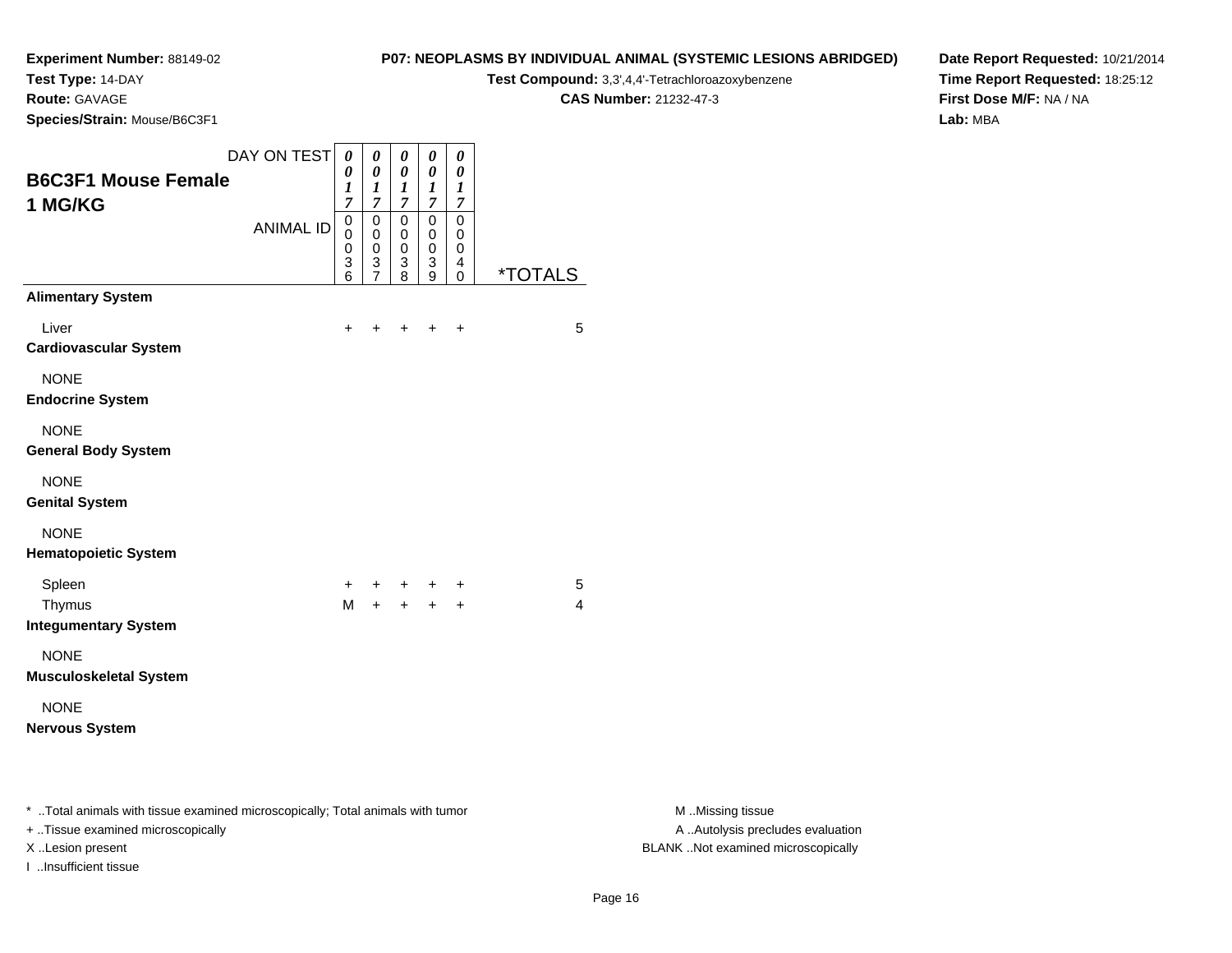**Test Type:** 14-DAY

**Route:** GAVAGE

**Species/Strain:** Mouse/B6C3F1

| <b>Test Compound:</b> 3.3'.4.4'-Tetrachloroazoxybenzene |
|---------------------------------------------------------|
| <b>CAS Number: 21232-47-3</b>                           |
|                                                         |

**P07: NEOPLASMS BY INDIVIDUAL ANIMAL (SYSTEMIC LESIONS ABRIDGED)**

**Date Report Requested:** 10/21/2014**Time Report Requested:** 18:25:12**First Dose M/F:** NA / NA**Lab:** MBA

| <b>B6C3F1 Mouse Female</b><br>1 MG/KG                                                   | DAY ON TEST<br><b>ANIMAL ID</b> | 0<br>0<br>1<br>7<br>0<br>0<br>3<br>6 | 0<br>0<br>1<br>$\overline{7}$<br>0<br>$\mathbf 0$<br>0<br>3<br>$\overline{7}$ | 0<br>0<br>1<br>7<br>0<br>0<br>0<br>3<br>8 | 0<br>0<br>1<br>7<br>0<br>$\mathbf 0$<br>0<br>3<br>9 | 0<br>0<br>1<br>7<br>0<br>0<br>0<br>4<br>0 | <i><b>*TOTALS</b></i> |
|-----------------------------------------------------------------------------------------|---------------------------------|--------------------------------------|-------------------------------------------------------------------------------|-------------------------------------------|-----------------------------------------------------|-------------------------------------------|-----------------------|
| <b>NONE</b><br><b>Respiratory System</b><br><b>NONE</b><br><b>Special Senses System</b> |                                 |                                      |                                                                               |                                           |                                                     |                                           |                       |
| <b>NONE</b><br><b>Urinary System</b><br><b>NONE</b><br><b>SYSTEMIC LESIONS</b>          |                                 |                                      |                                                                               |                                           |                                                     |                                           |                       |

| Multiple Organ |  | + + + + + |  |  |
|----------------|--|-----------|--|--|
|                |  |           |  |  |

\* ..Total animals with tissue examined microscopically; Total animals with tumor **M** . Missing tissue M ..Missing tissue

+ ..Tissue examined microscopically

I ..Insufficient tissue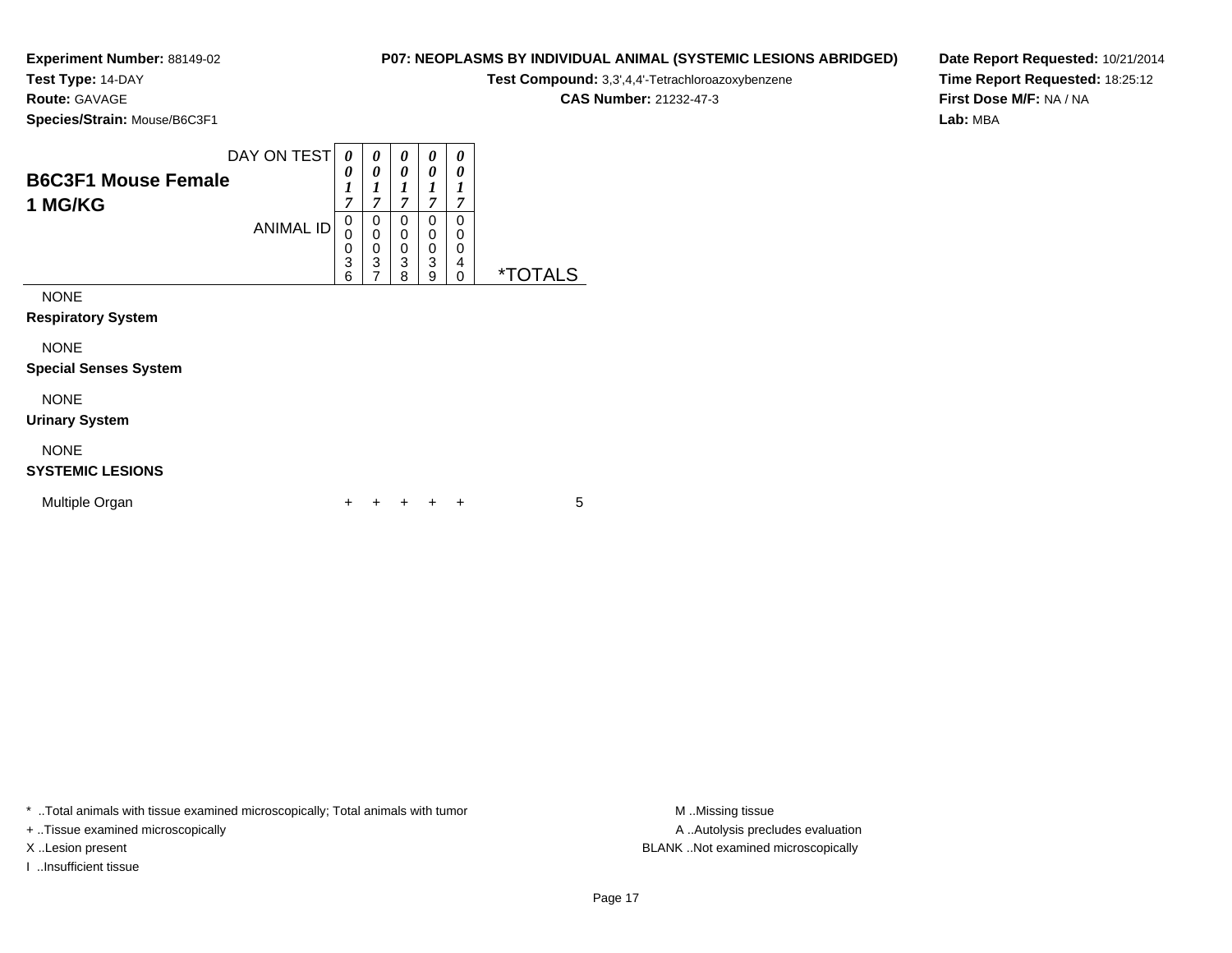**Test Type:** 14-DAY

**Route:** GAVAGE

**Species/Strain:** Mouse/B6C3F1

#### **P07: NEOPLASMS BY INDIVIDUAL ANIMAL (SYSTEMIC LESIONS ABRIDGED)**

**Test Compound:** 3,3',4,4'-Tetrachloroazoxybenzene

**CAS Number:** 21232-47-3

**Date Report Requested:** 10/21/2014**Time Report Requested:** 18:25:12**First Dose M/F:** NA / NA**Lab:** MBA

|                                                                                                                   | DAY ON TEST      | 0                                         | 0                                                             | 0                               | 0                                            | 0                               |                       |
|-------------------------------------------------------------------------------------------------------------------|------------------|-------------------------------------------|---------------------------------------------------------------|---------------------------------|----------------------------------------------|---------------------------------|-----------------------|
| <b>B6C3F1 Mouse Female</b><br><b>MG/KG</b><br>3.2                                                                 |                  | 0<br>$\boldsymbol{l}$<br>$\overline{7}$   | $\theta$<br>1<br>$\overline{7}$                               | 0<br>1<br>$\boldsymbol{7}$      | 0<br>1<br>$\overline{7}$                     | 0<br>1<br>$\overline{7}$        |                       |
|                                                                                                                   | <b>ANIMAL ID</b> | $\mathbf 0$<br>$\mathbf 0$<br>0<br>4<br>1 | $\Omega$<br>$\mathbf 0$<br>$\mathbf 0$<br>4<br>$\overline{2}$ | $\mathbf 0$<br>0<br>0<br>4<br>3 | $\mathbf 0$<br>0<br>0<br>4<br>$\overline{4}$ | $\mathbf 0$<br>0<br>0<br>4<br>5 | <i><b>*TOTALS</b></i> |
| <b>Alimentary System</b>                                                                                          |                  |                                           |                                                               |                                 |                                              |                                 |                       |
| Liver<br><b>Cardiovascular System</b>                                                                             |                  | $\ddot{}$                                 | +                                                             | +                               | $\ddot{}$                                    | $\ddot{}$                       | 5                     |
| <b>NONE</b><br><b>Endocrine System</b>                                                                            |                  |                                           |                                                               |                                 |                                              |                                 |                       |
| <b>NONE</b><br><b>General Body System</b>                                                                         |                  |                                           |                                                               |                                 |                                              |                                 |                       |
| <b>NONE</b><br><b>Genital System</b>                                                                              |                  |                                           |                                                               |                                 |                                              |                                 |                       |
| <b>NONE</b><br><b>Hematopoietic System</b>                                                                        |                  |                                           |                                                               |                                 |                                              |                                 |                       |
| Spleen                                                                                                            |                  | +                                         | +                                                             | $\ddot{}$                       |                                              | +                               | 5                     |
| Thymus<br><b>Integumentary System</b>                                                                             |                  | $\ddot{}$                                 | $+$                                                           | $+$                             | $+$ $+$                                      |                                 | 5                     |
| <b>NONE</b><br><b>Musculoskeletal System</b>                                                                      |                  |                                           |                                                               |                                 |                                              |                                 |                       |
| <b>NONE</b><br><b>Nervous System</b>                                                                              |                  |                                           |                                                               |                                 |                                              |                                 |                       |
| * Total animals with tissue examined microscopically; Total animals with tumor<br>Tiesue examined microscopically |                  |                                           |                                                               |                                 |                                              |                                 |                       |

+ ..Tissue examined microscopically

I ..Insufficient tissue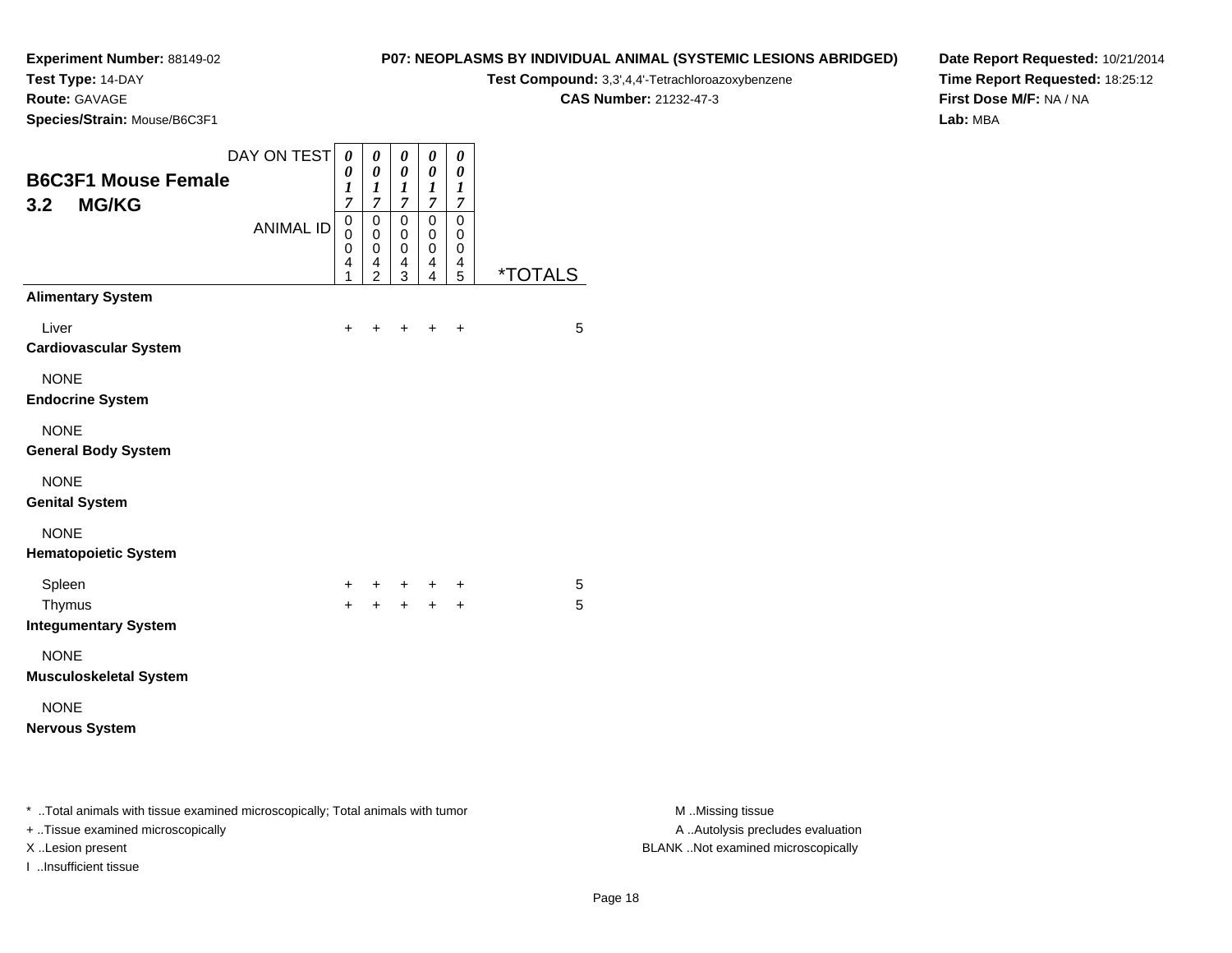**Test Type:** 14-DAY

**Route:** GAVAGE

**Species/Strain:** Mouse/B6C3F1

## **P07: NEOPLASMS BY INDIVIDUAL ANIMAL (SYSTEMIC LESIONS ABRIDGED)**

**Test Compound:** 3,3',4,4'-Tetrachloroazoxybenzene

**CAS Number:** 21232-47-3

**Date Report Requested:** 10/21/2014**Time Report Requested:** 18:25:12**First Dose M/F:** NA / NA**Lab:** MBA

| <b>B6C3F1 Mouse Female</b><br><b>MG/KG</b><br>3.2 | DAY ON TEST      | 0<br>0<br>1<br>7      | 0<br>$\boldsymbol{\theta}$<br>$\boldsymbol{l}$<br>7    | 0<br>0<br>1<br>7                | 0<br>0<br>1<br>7      | 0<br>0<br>1<br>7      |                       |  |
|---------------------------------------------------|------------------|-----------------------|--------------------------------------------------------|---------------------------------|-----------------------|-----------------------|-----------------------|--|
|                                                   | <b>ANIMAL ID</b> | 0<br>0<br>0<br>4<br>1 | 0<br>$\mathbf 0$<br>$\mathbf 0$<br>4<br>$\overline{2}$ | 0<br>0<br>$\mathbf 0$<br>4<br>3 | 0<br>0<br>0<br>4<br>4 | 0<br>0<br>0<br>4<br>5 | <i><b>*TOTALS</b></i> |  |
| <b>NONE</b><br><b>Respiratory System</b>          |                  |                       |                                                        |                                 |                       |                       |                       |  |
| <b>NONE</b><br><b>Special Senses System</b>       |                  |                       |                                                        |                                 |                       |                       |                       |  |
| <b>NONE</b><br><b>Urinary System</b>              |                  |                       |                                                        |                                 |                       |                       |                       |  |
| <b>NONE</b>                                       |                  |                       |                                                        |                                 |                       |                       |                       |  |

#### **SYSTEMIC LESIONS**

| Multiple Organ |  |  |  | + + + + + |  |  |  |
|----------------|--|--|--|-----------|--|--|--|
|----------------|--|--|--|-----------|--|--|--|

\* ..Total animals with tissue examined microscopically; Total animals with tumor **M** . Missing tissue M ..Missing tissue

+ ..Tissue examined microscopically

I ..Insufficient tissue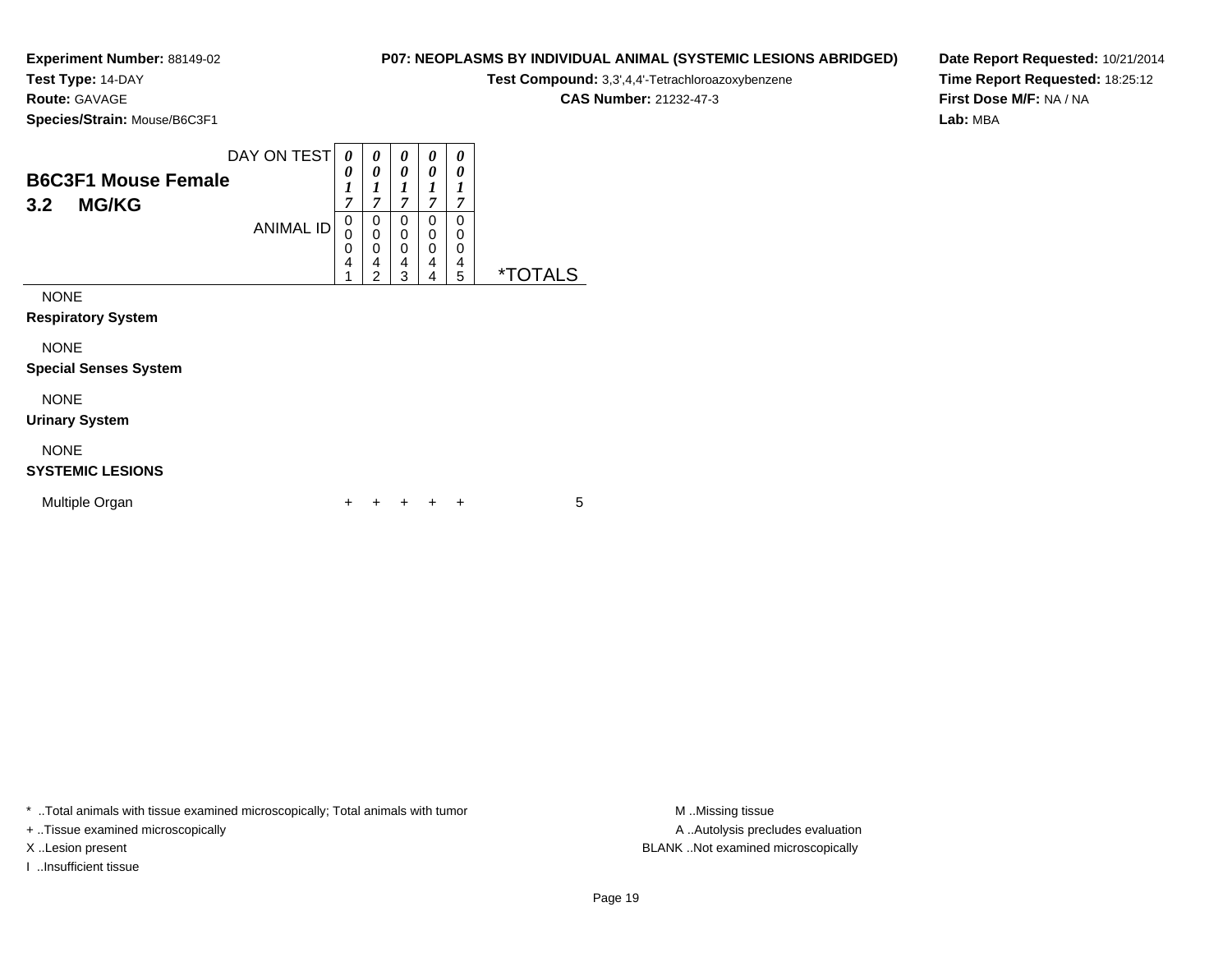**Test Type:** 14-DAY

**Route:** GAVAGE

I ..Insufficient tissue

**Species/Strain:** Mouse/B6C3F1

#### **P07: NEOPLASMS BY INDIVIDUAL ANIMAL (SYSTEMIC LESIONS ABRIDGED)**

**Test Compound:** 3,3',4,4'-Tetrachloroazoxybenzene

**CAS Number:** 21232-47-3

**Date Report Requested:** 10/21/2014**Time Report Requested:** 18:25:12**First Dose M/F:** NA / NA**Lab:** MBA

|                                                                                                                     | DAY ON TEST      | 0                                         | 0                                                      | 0                                       | 0                                               | 0                               |                       |
|---------------------------------------------------------------------------------------------------------------------|------------------|-------------------------------------------|--------------------------------------------------------|-----------------------------------------|-------------------------------------------------|---------------------------------|-----------------------|
| <b>B6C3F1 Mouse Female</b><br>10 MG/KG                                                                              |                  | 0<br>$\boldsymbol{l}$<br>$\overline{7}$   | 0<br>1<br>$\overline{7}$                               | 0<br>$\boldsymbol{l}$<br>$\overline{7}$ | 0<br>$\bm{l}$<br>$\overline{7}$                 | 0<br>1<br>$\overline{7}$        |                       |
|                                                                                                                     | <b>ANIMAL ID</b> | $\mathsf 0$<br>$\mathbf 0$<br>0<br>4<br>6 | $\mathbf 0$<br>0<br>$\mathbf 0$<br>4<br>$\overline{7}$ | $\pmb{0}$<br>0<br>0<br>4<br>8           | $\mathbf 0$<br>$\pmb{0}$<br>$\pmb{0}$<br>4<br>9 | $\mathbf 0$<br>0<br>0<br>5<br>0 | <i><b>*TOTALS</b></i> |
| <b>Alimentary System</b>                                                                                            |                  |                                           |                                                        |                                         |                                                 |                                 |                       |
| Liver<br><b>Cardiovascular System</b>                                                                               |                  | $\ddot{}$                                 | +                                                      | +                                       | $\pm$                                           | $\ddot{}$                       | 5                     |
| <b>NONE</b><br><b>Endocrine System</b>                                                                              |                  |                                           |                                                        |                                         |                                                 |                                 |                       |
| <b>NONE</b><br><b>General Body System</b>                                                                           |                  |                                           |                                                        |                                         |                                                 |                                 |                       |
| <b>NONE</b><br><b>Genital System</b>                                                                                |                  |                                           |                                                        |                                         |                                                 |                                 |                       |
| <b>NONE</b><br><b>Hematopoietic System</b>                                                                          |                  |                                           |                                                        |                                         |                                                 |                                 |                       |
| Spleen                                                                                                              |                  | +                                         | +                                                      | +                                       | +                                               | +                               | 5                     |
| Thymus<br><b>Integumentary System</b>                                                                               |                  | $+$                                       | $\ddot{}$                                              | $+$                                     | $+$                                             | $+$                             | 5                     |
| <b>NONE</b><br><b>Musculoskeletal System</b>                                                                        |                  |                                           |                                                        |                                         |                                                 |                                 |                       |
| <b>NONE</b><br><b>Nervous System</b>                                                                                |                  |                                           |                                                        |                                         |                                                 |                                 |                       |
| * Total animals with tissue examined microscopically; Total animals with tumor<br>+ Tissue examined microscopically |                  |                                           |                                                        |                                         |                                                 |                                 |                       |

M ..Missing tissue A ..Autolysis precludes evaluation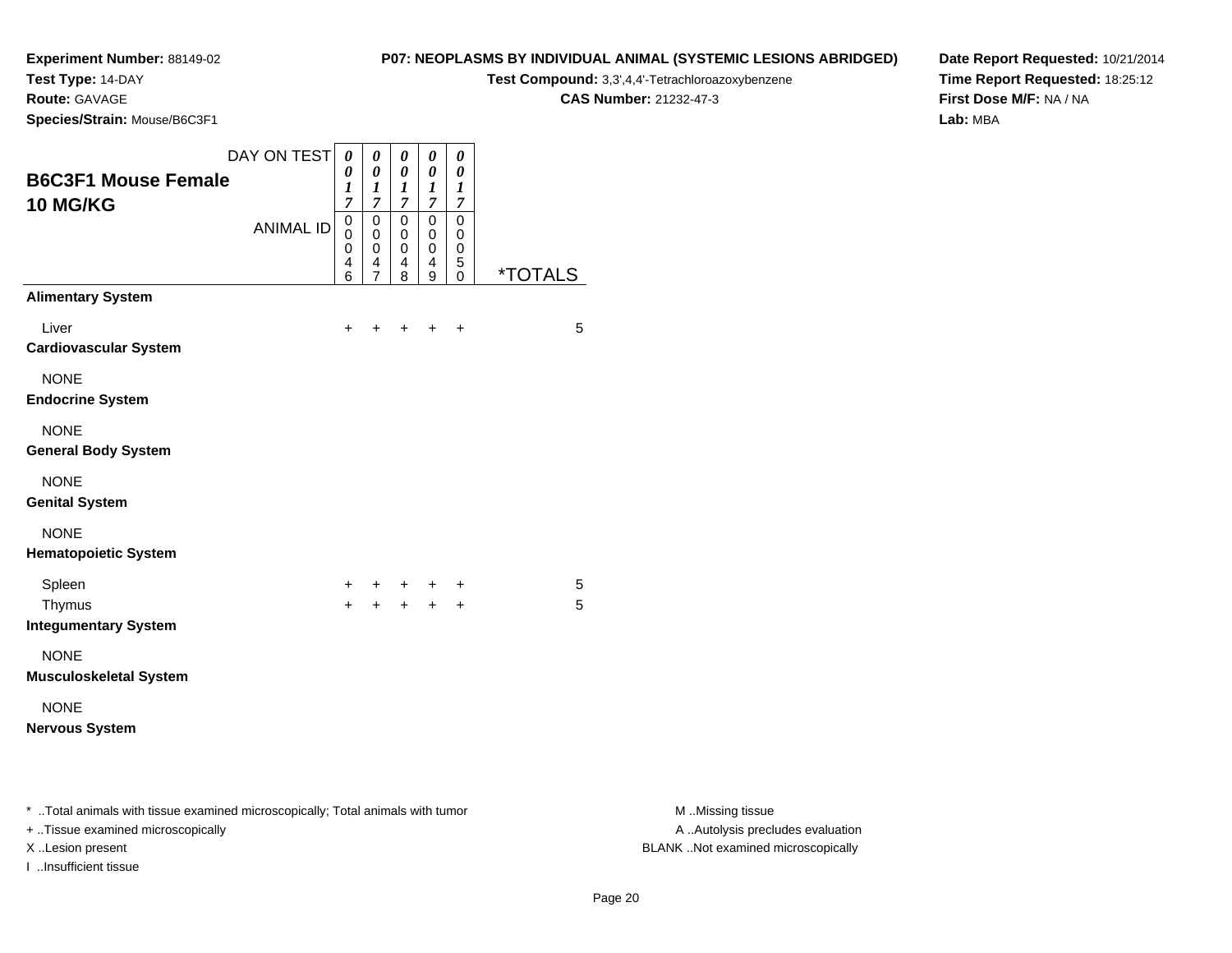**Test Type:** 14-DAY

**Route:** GAVAGE

**Species/Strain:** Mouse/B6C3F1

|          |                                                                    |  |  | <b>TOOL OUTIFUGHING</b> $O,O,\top,\top$ |
|----------|--------------------------------------------------------------------|--|--|-----------------------------------------|
|          |                                                                    |  |  | <b>CAS Number: 21232-47-3</b>           |
| e/B6C3F1 |                                                                    |  |  |                                         |
|          |                                                                    |  |  |                                         |
|          | DAY ON TEST $\mid \theta \mid \theta \mid \theta \mid \theta \mid$ |  |  |                                         |

**Date Report Requested:** 10/21/2014**Time Report Requested:** 18:25:12**First Dose M/F:** NA / NA**Lab:** MBA

|                                        |                  |                       |                       |                       |                       | v                     |                       |
|----------------------------------------|------------------|-----------------------|-----------------------|-----------------------|-----------------------|-----------------------|-----------------------|
| <b>B6C3F1 Mouse Female</b>             |                  | 0                     | 0                     | 0                     | 0                     | 0                     |                       |
| <b>10 MG/KG</b>                        |                  | 1<br>7                | 7                     | 1<br>7                | 7                     | 1<br>7                |                       |
|                                        | <b>ANIMAL ID</b> | 0<br>0<br>0<br>4<br>6 | 0<br>0<br>0<br>4<br>7 | 0<br>0<br>0<br>4<br>8 | 0<br>0<br>0<br>4<br>9 | 0<br>0<br>0<br>5<br>0 | <i><b>*TOTALS</b></i> |
| <b>NONE</b>                            |                  |                       |                       |                       |                       |                       |                       |
| <b>Respiratory System</b>              |                  |                       |                       |                       |                       |                       |                       |
| <b>NONE</b>                            |                  |                       |                       |                       |                       |                       |                       |
| <b>Special Senses System</b>           |                  |                       |                       |                       |                       |                       |                       |
| <b>NONE</b>                            |                  |                       |                       |                       |                       |                       |                       |
| <b>Urinary System</b>                  |                  |                       |                       |                       |                       |                       |                       |
| <b>NONE</b><br><b>SYSTEMIC LESIONS</b> |                  |                       |                       |                       |                       |                       |                       |

| Multiple Organ |  | + + + + + |  |  |
|----------------|--|-----------|--|--|
|                |  |           |  |  |

\* ..Total animals with tissue examined microscopically; Total animals with tumor **M** . Missing tissue M ..Missing tissue

+ ..Tissue examined microscopically

I ..Insufficient tissue

A ..Autolysis precludes evaluation X ..Lesion present BLANK ..Not examined microscopically

**P07: NEOPLASMS BY INDIVIDUAL ANIMAL (SYSTEMIC LESIONS ABRIDGED)Test Compound:** 3,3',4,4'-Tetrachloroazoxybenzene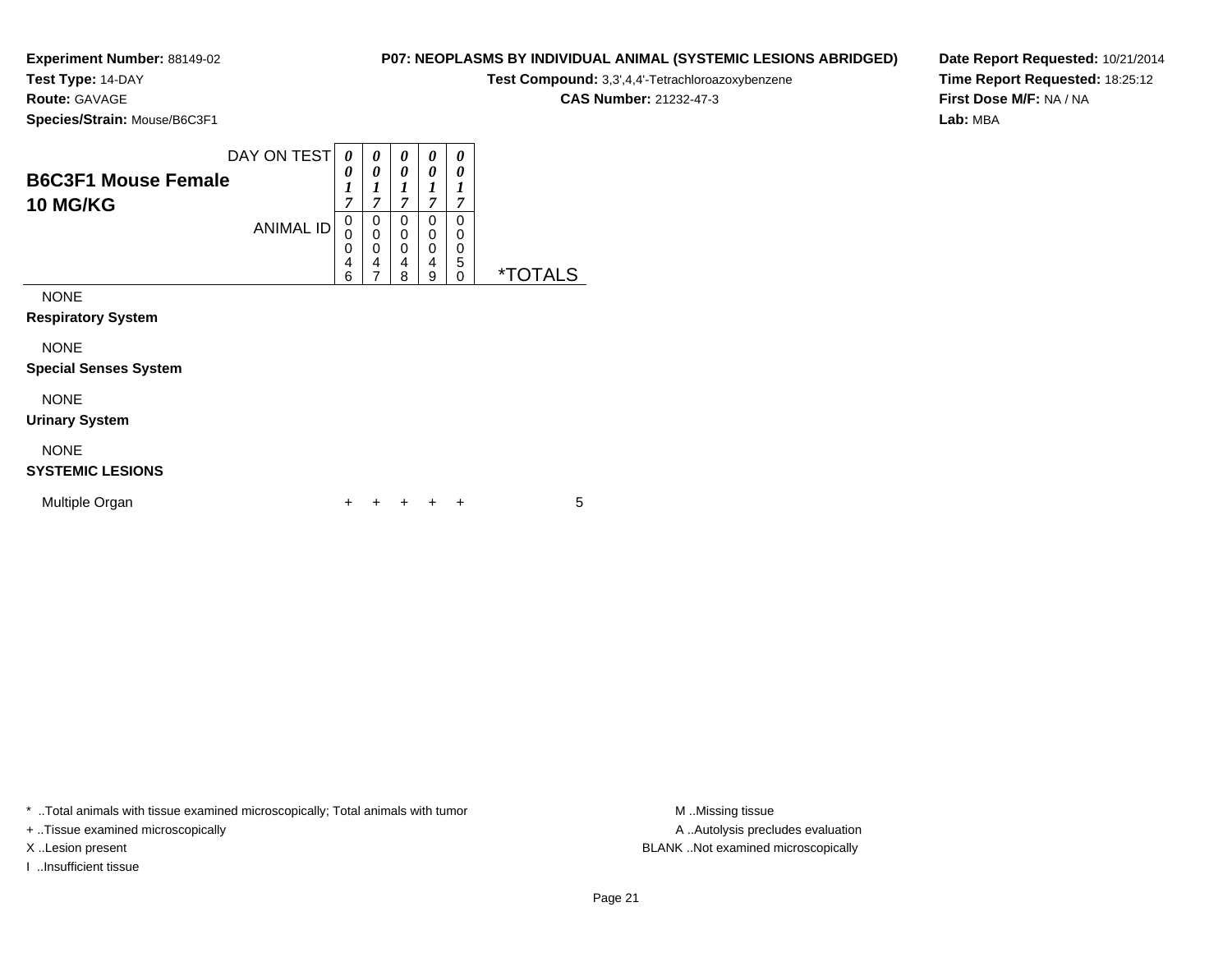**Test Type:** 14-DAY

**Route:** GAVAGE

**Species/Strain:** Mouse/B6C3F1

#### **P07: NEOPLASMS BY INDIVIDUAL ANIMAL (SYSTEMIC LESIONS ABRIDGED)**

**Test Compound:** 3,3',4,4'-Tetrachloroazoxybenzene

**CAS Number:** 21232-47-3

**Date Report Requested:** 10/21/2014**Time Report Requested:** 18:25:12**First Dose M/F:** NA / NA**Lab:** MBA

| <b>B6C3F1 Mouse Female</b><br>32 MG/KG                                                                              | DAY ON TEST $\theta$ | 0<br>$\boldsymbol{l}$<br>$\overline{7}$ | $\pmb{\theta}$<br>0<br>1<br>7                  | $\pmb{\theta}$<br>$\boldsymbol{\theta}$<br>$\boldsymbol{l}$<br>$\overline{7}$ | $\pmb{\theta}$<br>$\pmb{\theta}$<br>$\boldsymbol{l}$<br>$\boldsymbol{7}$ | $\pmb{\theta}$<br>0<br>$\boldsymbol{l}$<br>$\overline{7}$   |                       |                                                       |
|---------------------------------------------------------------------------------------------------------------------|----------------------|-----------------------------------------|------------------------------------------------|-------------------------------------------------------------------------------|--------------------------------------------------------------------------|-------------------------------------------------------------|-----------------------|-------------------------------------------------------|
|                                                                                                                     | <b>ANIMAL ID</b>     | $\pmb{0}$<br>0<br>0<br>5<br>1           | $\pmb{0}$<br>$\mathbf 0$<br>0<br>$\frac{5}{2}$ | $\mathbf 0$<br>$\mathbf 0$<br>$\pmb{0}$<br>5<br>$\mathbf{3}$                  | $\pmb{0}$<br>$\mathbf 0$<br>0<br>$\,$ 5 $\,$<br>$\overline{4}$           | $\mathbf 0$<br>$\mathbf 0$<br>$\pmb{0}$<br>$\,$ 5 $\,$<br>5 | <i><b>*TOTALS</b></i> |                                                       |
| <b>Alimentary System</b>                                                                                            |                      |                                         |                                                |                                                                               |                                                                          |                                                             |                       |                                                       |
| Liver<br><b>Cardiovascular System</b>                                                                               |                      | $\ddot{}$                               |                                                |                                                                               | $\ddot{}$                                                                | $\ddot{}$                                                   | 5                     |                                                       |
| <b>NONE</b><br><b>Endocrine System</b>                                                                              |                      |                                         |                                                |                                                                               |                                                                          |                                                             |                       |                                                       |
| <b>NONE</b><br><b>General Body System</b>                                                                           |                      |                                         |                                                |                                                                               |                                                                          |                                                             |                       |                                                       |
| <b>NONE</b><br><b>Genital System</b>                                                                                |                      |                                         |                                                |                                                                               |                                                                          |                                                             |                       |                                                       |
| <b>NONE</b><br><b>Hematopoietic System</b>                                                                          |                      |                                         |                                                |                                                                               |                                                                          |                                                             |                       |                                                       |
| Spleen<br>Thymus<br><b>Integumentary System</b>                                                                     |                      | +<br>$\ddot{+}$                         |                                                | $+$<br>$+ + +$                                                                |                                                                          | $\ddot{}$<br>$\ddot{}$                                      | 5<br>5                |                                                       |
| <b>NONE</b><br><b>Musculoskeletal System</b>                                                                        |                      |                                         |                                                |                                                                               |                                                                          |                                                             |                       |                                                       |
| <b>NONE</b><br><b>Nervous System</b>                                                                                |                      |                                         |                                                |                                                                               |                                                                          |                                                             |                       |                                                       |
| * Total animals with tissue examined microscopically; Total animals with tumor<br>+ Tissue examined microscopically |                      |                                         |                                                |                                                                               |                                                                          |                                                             |                       | M Missing tissue<br>A  Autolysis precludes evaluation |

I ..Insufficient tissue

M ..Missing tissue X ..Lesion present BLANK ..Not examined microscopically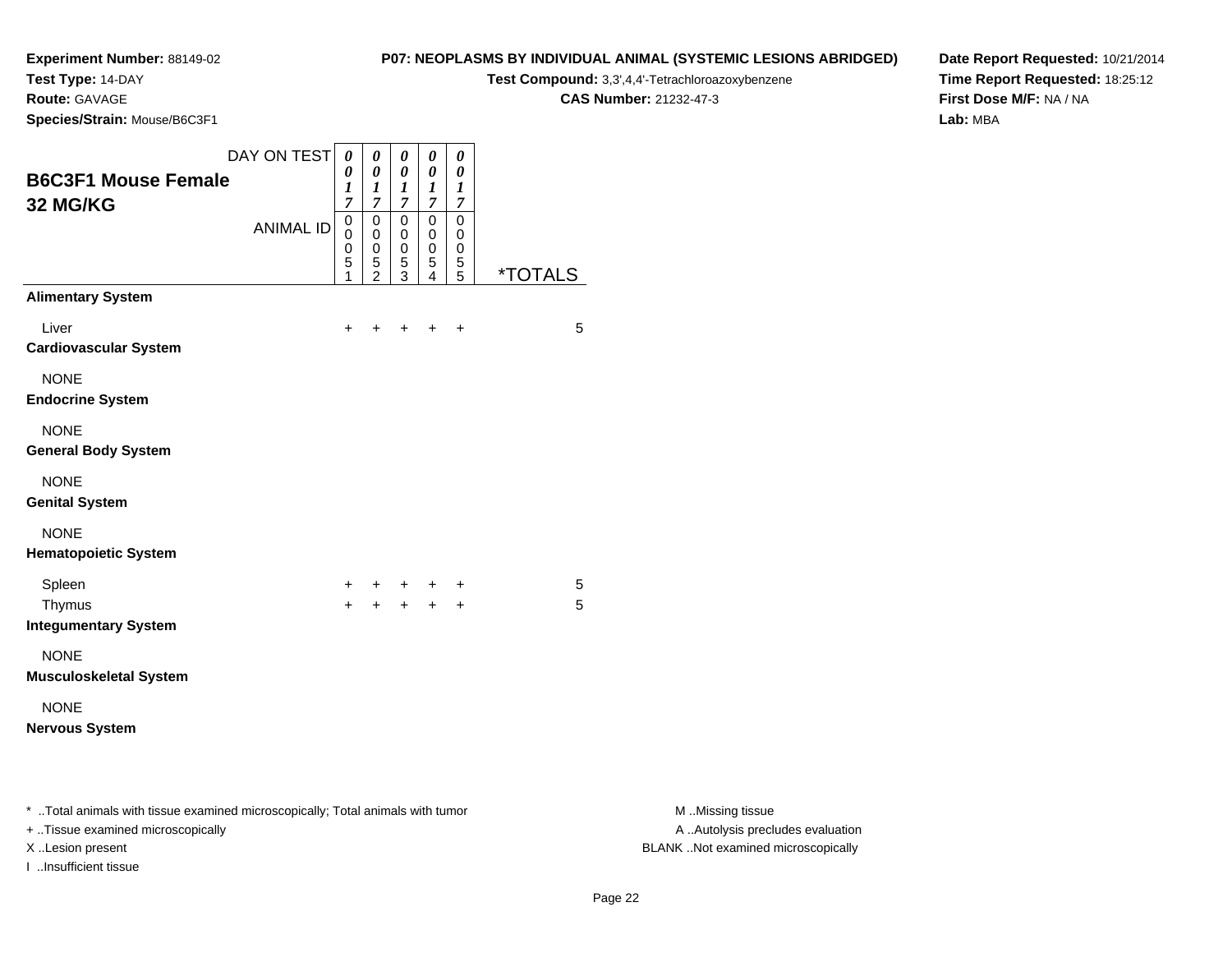**Test Type:** 14-DAY

**Route:** GAVAGE

**Species/Strain:** Mouse/B6C3F1

| Test Compound: 3,3',4,4'-Tetrachloroazoxybenzene |
|--------------------------------------------------|
| <b>CAS Number: 21232-47-3</b>                    |
|                                                  |

**P07: NEOPLASMS BY INDIVIDUAL ANIMAL (SYSTEMIC LESIONS ABRIDGED)**

**Date Report Requested:** 10/21/2014**Time Report Requested:** 18:25:12**First Dose M/F:** NA / NA**Lab:** MBA

| <b>B6C3F1 Mouse Female</b><br>32 MG/KG   | DAY ON TEST      | 0<br>0<br>1<br>$\overline{7}$                        | 0<br>0<br>$\boldsymbol{l}$<br>7                                                   | 0<br>0<br>1<br>7               | 0<br>0<br>1<br>$\overline{7}$ | 0<br>0<br>1<br>$\overline{7}$ |                       |
|------------------------------------------|------------------|------------------------------------------------------|-----------------------------------------------------------------------------------|--------------------------------|-------------------------------|-------------------------------|-----------------------|
|                                          | <b>ANIMAL ID</b> | 0<br>0<br>$\begin{array}{c} 0 \\ 5 \end{array}$<br>1 | 0<br>$\mathbf 0$<br>$\begin{smallmatrix}0\0\0\end{smallmatrix}$<br>$\overline{2}$ | 0<br>0<br>0<br>$\sqrt{5}$<br>3 | 0<br>0<br>0<br>5<br>4         | 0<br>0<br>0<br>5<br>5         | <i><b>*TOTALS</b></i> |
| <b>NONE</b><br><b>Respiratory System</b> |                  |                                                      |                                                                                   |                                |                               |                               |                       |
| <b>NONE</b>                              |                  |                                                      |                                                                                   |                                |                               |                               |                       |
| <b>Special Senses System</b>             |                  |                                                      |                                                                                   |                                |                               |                               |                       |
| <b>NONE</b><br><b>Urinary System</b>     |                  |                                                      |                                                                                   |                                |                               |                               |                       |
| <b>NONE</b><br><b>SYSTEMIC LESIONS</b>   |                  |                                                      |                                                                                   |                                |                               |                               |                       |

\* ..Total animals with tissue examined microscopically; Total animals with tumor **M** . Missing tissue M ..Missing tissue

+ ..Tissue examined microscopically

I ..Insufficient tissue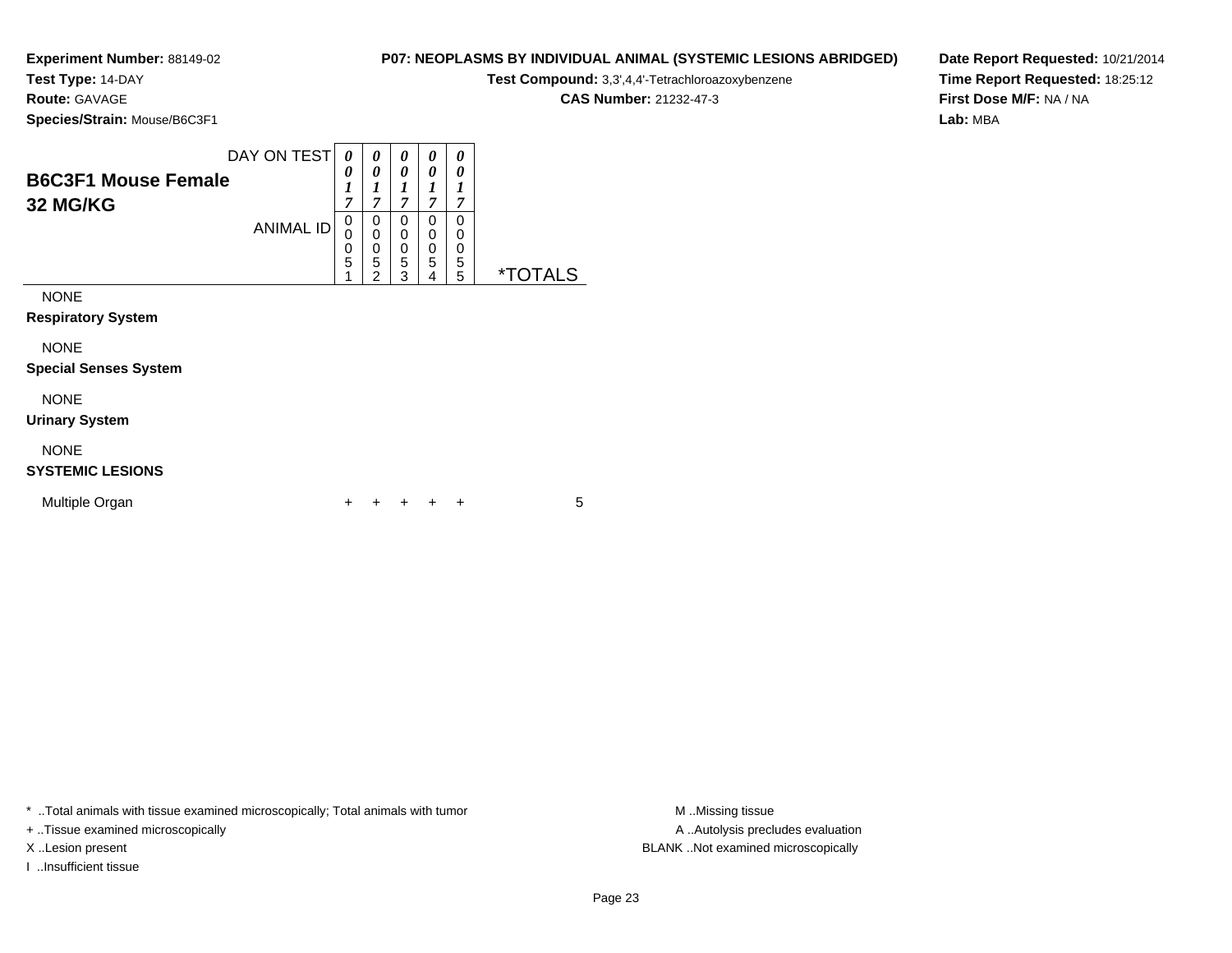# **Test Type:** 14-DAY

**Route:** GAVAGE

**Species/Strain:** Mouse/B6C3F1

### **P07: NEOPLASMS BY INDIVIDUAL ANIMAL (SYSTEMIC LESIONS ABRIDGED)**

**Test Compound:** 3,3',4,4'-Tetrachloroazoxybenzene

**CAS Number:** 21232-47-3

**Date Report Requested:** 10/21/2014**Time Report Requested:** 18:25:12**First Dose M/F:** NA / NA**Lab:** MBA

| <b>B6C3F1 Mouse Female</b><br><b>MG/KG</b><br>100  | DAY ON TEST      | 0<br>0<br>$\boldsymbol{l}$<br>$\overline{7}$ | 0<br>$\boldsymbol{\theta}$<br>1<br>$\overline{7}$      | 0<br>0<br>1<br>$\overline{7}$   | 0<br>0<br>$\boldsymbol{l}$<br>$\overline{7}$ | 0<br>0<br>1<br>$\overline{7}$ |                       |
|----------------------------------------------------|------------------|----------------------------------------------|--------------------------------------------------------|---------------------------------|----------------------------------------------|-------------------------------|-----------------------|
|                                                    | <b>ANIMAL ID</b> | 0<br>0<br>0<br>5<br>6                        | $\mathbf 0$<br>0<br>$\mathbf 0$<br>5<br>$\overline{7}$ | $\mathbf 0$<br>0<br>0<br>5<br>8 | $\mathbf 0$<br>0<br>0<br>5<br>9              | 0<br>0<br>0<br>6<br>$\Omega$  | <i><b>*TOTALS</b></i> |
| <b>Alimentary System</b>                           |                  |                                              |                                                        |                                 |                                              |                               |                       |
| Gallbladder                                        |                  | $\ddot{}$                                    | +                                                      | $\ddot{}$                       | +                                            | +                             | 5                     |
| Liver                                              |                  | $+$                                          | $+$                                                    | $\ddot{}$                       | $\ddot{}$                                    | $\ddot{}$                     | 5                     |
| Stomach, Forestomach                               |                  | $+$                                          | $+$ $-$                                                | $+$ $-$                         | $+$                                          | $\ddot{}$                     | 5                     |
| Stomach, Glandular<br><b>Cardiovascular System</b> |                  | $\ddot{}$                                    | $+$                                                    | $\ddot{}$                       | $\ddot{}$                                    | $\ddot{}$                     | 5                     |
| <b>NONE</b><br><b>Endocrine System</b>             |                  |                                              |                                                        |                                 |                                              |                               |                       |
| <b>NONE</b><br><b>General Body System</b>          |                  |                                              |                                                        |                                 |                                              |                               |                       |
| <b>NONE</b><br><b>Genital System</b>               |                  |                                              |                                                        |                                 |                                              |                               |                       |
| <b>NONE</b><br><b>Hematopoietic System</b>         |                  |                                              |                                                        |                                 |                                              |                               |                       |
| Lymph Node, Mesenteric                             |                  | $\pm$                                        | +                                                      | $\ddot{}$                       | $\pm$                                        | ÷                             | 5                     |
| Spleen                                             |                  | $\ddot{}$                                    | $+$                                                    | $+$                             | $\ddot{}$                                    | +                             | 5                     |
| Thymus<br><b>Integumentary System</b>              |                  | $\ddot{}$                                    | +                                                      | ÷                               | $\ddot{}$                                    | $\ddot{}$                     | 5                     |
| <b>NONE</b>                                        |                  |                                              |                                                        |                                 |                                              |                               |                       |

\* ..Total animals with tissue examined microscopically; Total animals with tumor **M** . Missing tissue M ..Missing tissue

+ ..Tissue examined microscopically

I ..Insufficient tissue